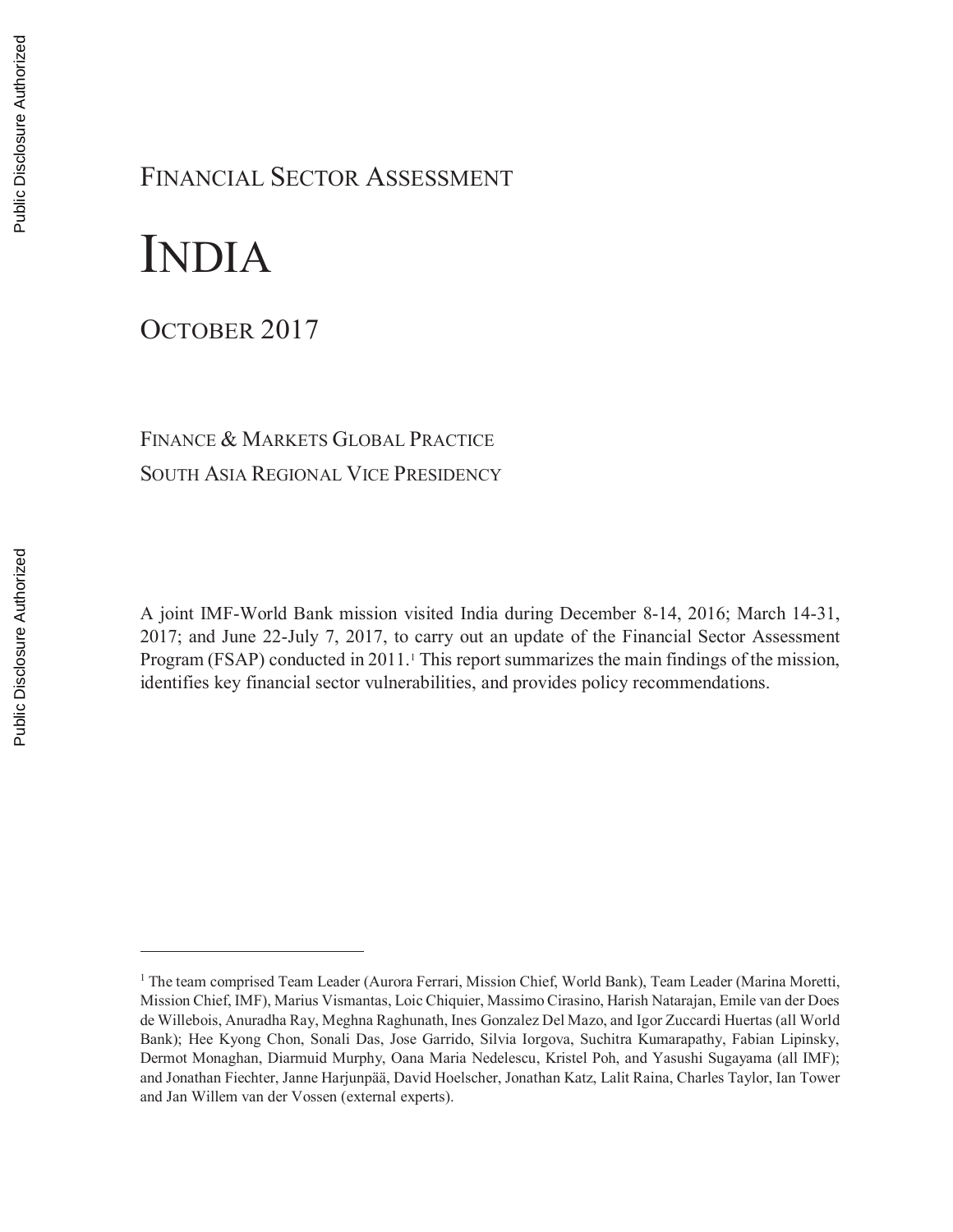### **CONTENTS**

| I.   |             |  |
|------|-------------|--|
|      | A.          |  |
|      | <b>B.</b>   |  |
| II.  |             |  |
|      | A.          |  |
|      | B.          |  |
|      | $C$ .       |  |
| III. |             |  |
|      | A.          |  |
|      | <b>B.</b>   |  |
|      | $C_{\cdot}$ |  |
|      | D.          |  |
|      | E.          |  |
|      |             |  |
|      | A.          |  |
|      | <b>B.</b>   |  |
|      | C.          |  |
|      | D.          |  |
|      | E.          |  |
|      |             |  |

## **Boxes**

# **Figures**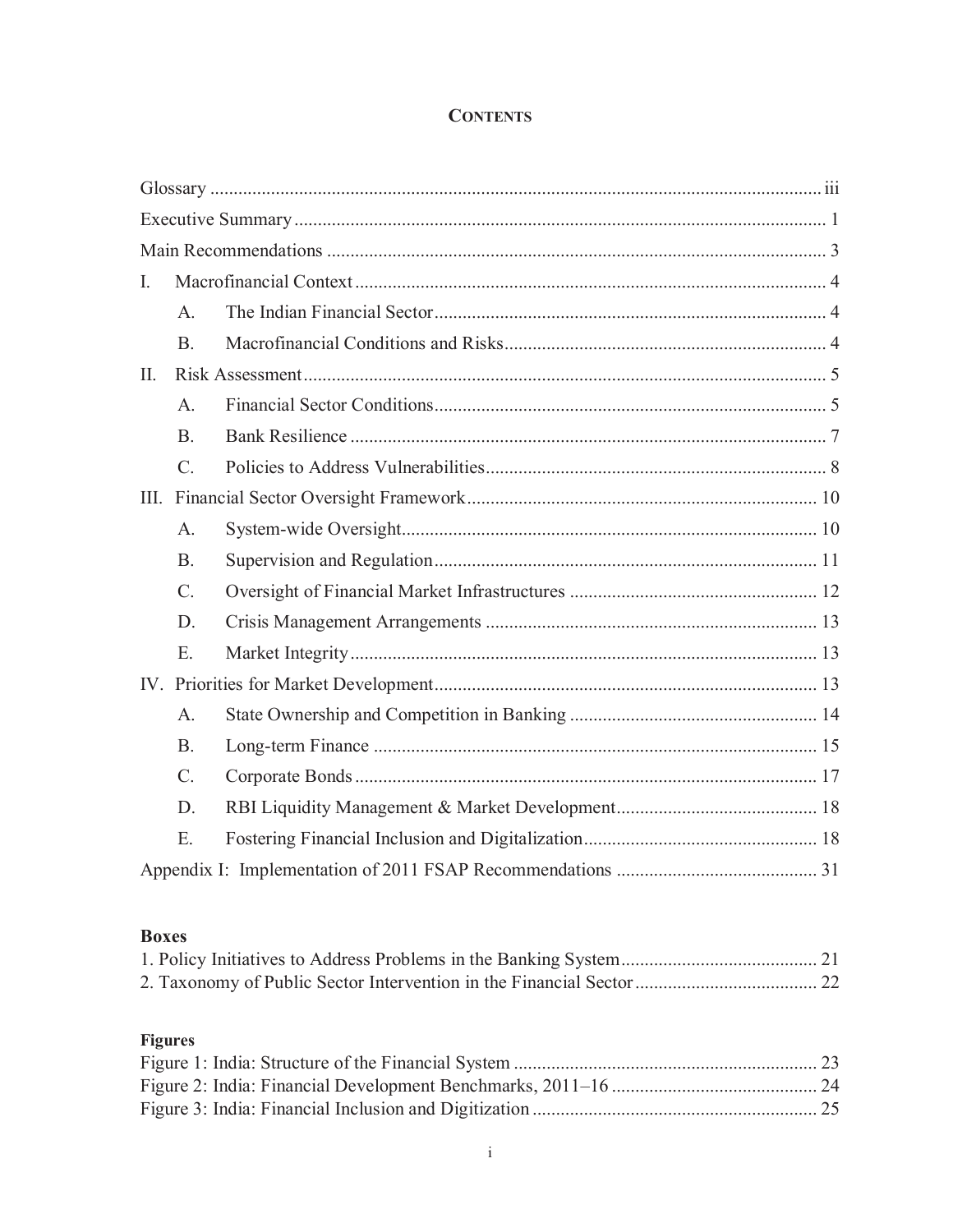# **Tables**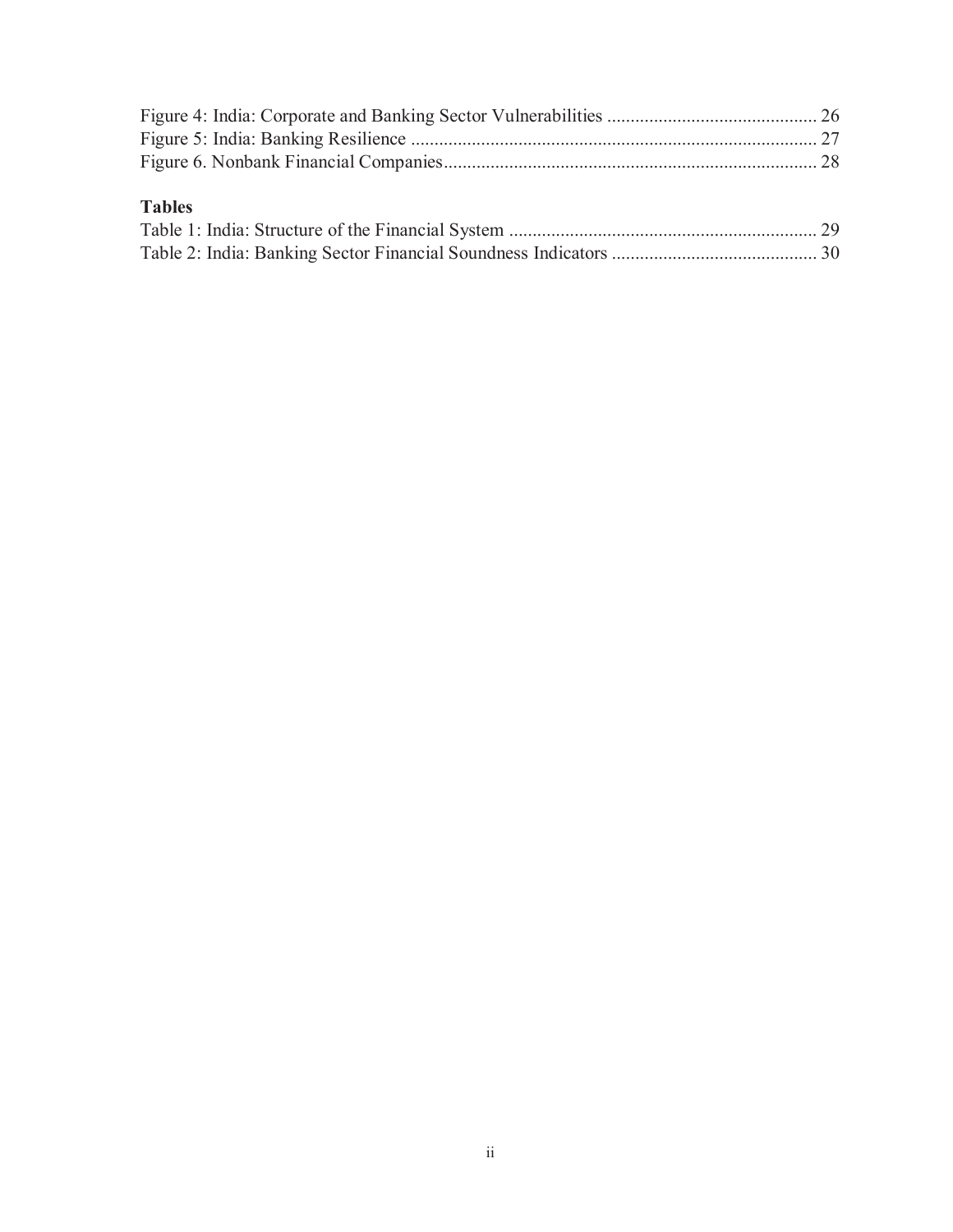#### **GLOSSARY**

| <b>AML/CFT</b> | Anti-Money Laundering/Combating the Financing of Terrorism            |
|----------------|-----------------------------------------------------------------------|
| AQR            | Asset quality review                                                  |
| BC             | Business correspondent                                                |
| <b>BRICs</b>   | Brazil, Russia, India, and China                                      |
| <b>CAR</b>     | Capital adequacy ratio                                                |
| CBLO           | Collateralized borrowing obligations                                  |
| <b>CCIL</b>    | Clearing Corporation of India                                         |
| <b>CCP</b>     | Central counterparty                                                  |
| <b>CRILC</b>   | Central Repository of Information on Large Credits                    |
| <b>CSP</b>     | <b>Customer Service Points</b>                                        |
| <b>DICGC</b>   | Deposit Insurance and Credit Guarantee Corporation of India           |
| <b>ECB</b>     | External commercial borrowing                                         |
| <b>ELA</b>     | Emergency liquidity assistance                                        |
| <b>FALLCR</b>  | Facility to Avail Liquidity for Liquidity Coverage Ratio              |
| <b>FDMC</b>    | Financial Data Management Center                                      |
| <b>FIAC</b>    | Financial Inclusion Advisory Committee                                |
| FMI            | Financial market infrastructure                                       |
| <b>FSAP</b>    | Financial Sector Assessment Program                                   |
| <b>FSDC</b>    | Financial Stability and Development Council                           |
| FSDC-SC        | Financial Stability and Development Council Subcommittee              |
| <b>FSLRC</b>   | Financial Sector Legislative Reforms Commission                       |
| FX             | Foreign Exchange                                                      |
| <b>GDP</b>     | Gross domestic product                                                |
| <b>GIC</b>     | General Insurance Corporation of India                                |
| GOI            | Government of India                                                   |
| <b>GST</b>     | Goods and Services Tax                                                |
| <b>HFC</b>     | Housing finance company                                               |
| <b>HTM</b>     | Held to maturity                                                      |
| <b>IBBI</b>    | Insolvency and Bankruptcy Board of India                              |
| IDF            | Infrastructure development fund                                       |
| <b>IFRS</b>    | <b>International Financial Reporting Standards</b>                    |
| <b>IIFCL</b>   | India Infrastructure Finance Company                                  |
| InvIT          | <b>Infrastructure Investment Trust</b>                                |
| <b>IRDAI</b>   | Insurance Regulatory and Development Authority of India               |
| <b>LCR</b>     | Liquidity coverage ratio                                              |
| LIC            | Life Insurance Corporation of India                                   |
| <b>MFI</b>     | Micro Finance Institution                                             |
| ML/FT          | Money laundering and terrorist financing                              |
| <b>MOF</b>     | Ministry of Finance                                                   |
| <b>MOU</b>     | Memorandum of Understanding                                           |
| <b>MUDRA</b>   | Micro Units Development and Refinance Agency                          |
| <b>NABARD</b>  | National Bank for Agriculture and Rural Development                   |
| <b>NBFC</b>    | Nonbanking financial company                                          |
| <b>NDTL</b>    | Net demand and time liabilities                                       |
| <b>NHB</b>     | National Housing Bank                                                 |
| NIIF           | National Investment and Infrastructure Fund                           |
| <b>NPA</b>     | Non-Performing Asset                                                  |
| <b>PCA</b>     | Prompt Corrective Action                                              |
| <b>PMJDY</b>   | Pradhan Mantri Jan Dhan Yojana (National Financial Inclusion Program) |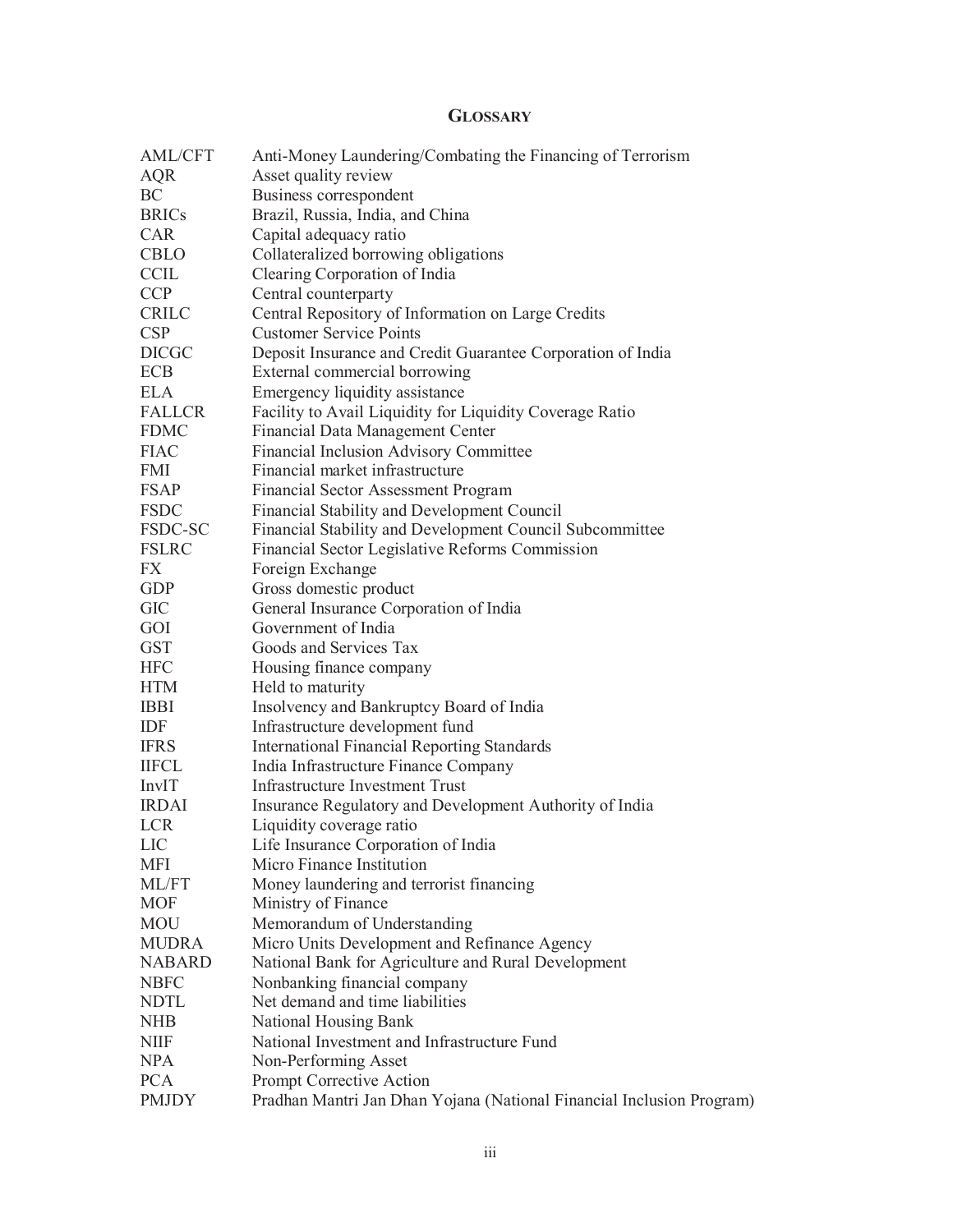| <b>PSBs</b>      | <b>Public Sector Banks</b>                                                        |
|------------------|-----------------------------------------------------------------------------------|
| PSL              | Priority Sector Lending                                                           |
| RBI              | Reserve Bank of India                                                             |
| RC               | <b>Resolution Corporation</b>                                                     |
| <b>RMBS</b>      | Residential mortgage-backed securities                                            |
| <b>RRBs</b>      | <b>Regional Rural Banks</b>                                                       |
| <b>RSE</b>       | Registered securities exchange                                                    |
| S <sub>4</sub> A | Scheme for Sustainable Structuring of Stressed Assets                             |
| <b>SARFAESI</b>  | Securitization and Reconstruction of Financial Assets and Enforcement of Security |
|                  | Interest (Act)                                                                    |
| <b>SDR</b>       | Strategic debt restructuring                                                      |
| <b>SEBI</b>      | Securities and Exchange Board of India                                            |
| <b>SIDBI</b>     | Small Industries Development Bank of India                                        |
| <b>SLR</b>       | <b>Statutory Liquidity Requirements</b>                                           |
| SME              | Small and medium-sized enterprises                                                |
| <b>SPARC</b>     | Supervisory Program for Assessment of Risk and Capital                            |
| <b>WEO</b>       | World Economic Outlook                                                            |
|                  |                                                                                   |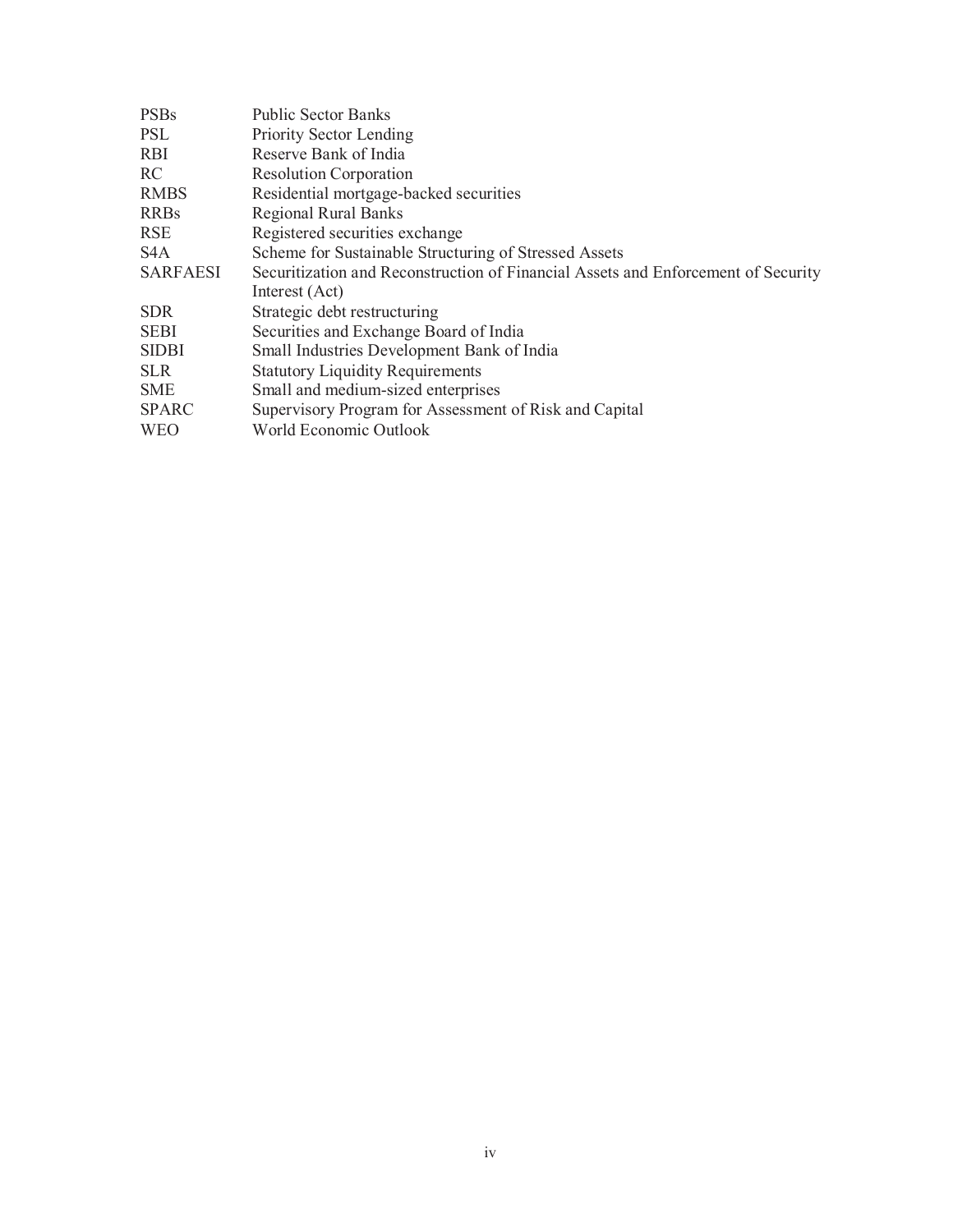#### **EXECUTIVE SUMMARY**

1. **Against the backdrop of important structural reforms and terms of trade gains, India recorded strong growth in recent years in both economic activity and financial assets.** Increased diversification, commercial orientation, and technology-driven inclusion have supported growth in the financial industry, backed by improved legal, regulatory, and supervisory frameworks. Yet, the financial sector is grappling with significant challenges, and growth has recently slowed. High nonperforming assets (NPAs) and slow deleveraging and repair of corporate balance sheets are testing the resilience of the banking system and holding back investment and growth.

2. **Stress tests show that while key banks appear resilient, significant vulnerabilities remain.**  The largest banks appear sufficiently capitalized and profitable to withstand a deterioration in economic conditions, reflecting relatively solid capital buffers and, particularly for the private banks, core profitability that is strong enough to cover credit costs. There is a group of public sector banks (PSBs) where vulnerabilities seem highest; these banks would require additional capital under the baseline scenario and some would almost deplete capital buffers due to growing NPAs and provisioning needs if stress intensifies. Capital needs are manageable in the aggregate, ranging between 0.75 percent of GDP in the baseline to 1.5 percent of GDP in the severe adverse scenario.

3. **Much needed efforts are now underway to accelerate the process of NPA resolution.** The various debt restructuring schemes introduced over the past years have had limited uptake, and agreement among lenders has been hampered by their uneven capacity to withstand losses. The RBI was recently empowered to direct restructuring cases to the insolvency process, with the potential for insolvency used to exert pressure on creditors to finalize debt restructuring agreements outside the court process. This new approach shows promise of further progress, but more needs to be done to ensure that the debt restructuring process gains traction: banks need additional provisions and capital buffers**;**  corporates need to undergo sustainable financial and operational restructuring; and infrastructure for debt restructuring needs to be improved.

4. **Further recapitalization and restructuring of PSBs, together with firm actions to improve their governance, are needed to support these efforts**. Recapitalization should focus on attracting fresh private capital, reducing the share of the state (and state-owned entities) in PSBs to the mandated minimum of 52 percent, which is already the authorities' intention. Beyond that, a clear plan should be developed to deal with PSBs that will not be able to attract private capital. Provision of public capital should be contingent upon meaningful restructuring of PSBs, and exit of weak banks (via sale of viable assets and liabilities to stronger public and private banks) should be considered, as consolidating weak PSBs into stronger ones risks undermining the viability of the acquirer. Improving PSBs governance, as set out in the Indradhanush Plan, needs to be firmly pursued to enable qualified senior management and Board members to be appointed for extended mandates, strengthen risk management and limit the scope for government interference.

5. **The steps above should be part of a broader strategy to reduce the role of the public sector in the financial system**. The state footprint needs to be rebalanced away from large ownership and directed lending toward better leveraging of public capital. A mix of greater participation of the private sector in capitalizing the PSBs and full privatizations would boost the capacity of the banking sector to support credit, and reduce moral hazard and fiscal contingencies. Gradually reducing the statutory liquidity requirements (SLR) and priority sector lending (PSL) would also help intermediate funds more efficiently toward productive activities.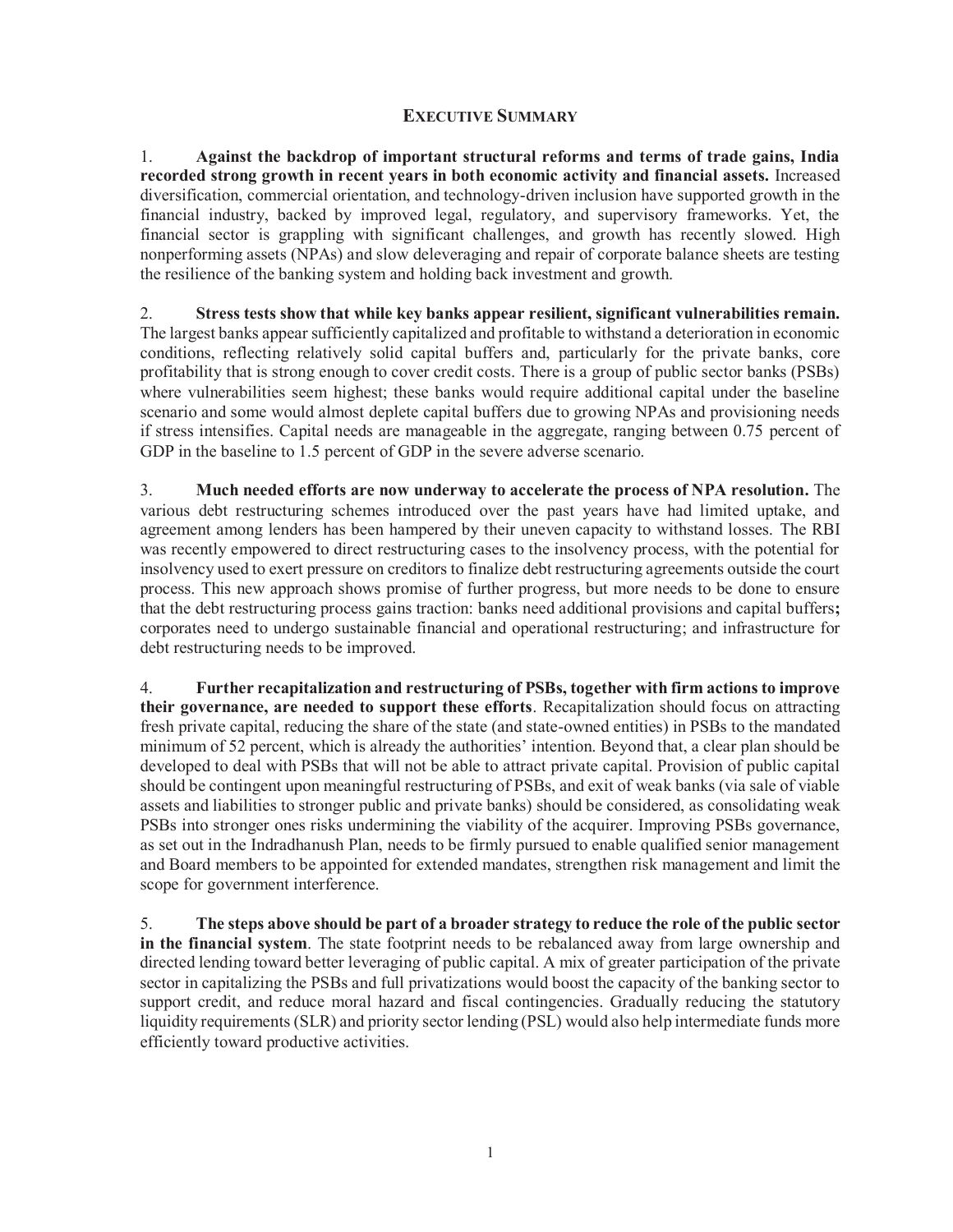6. **Additional effort is needed in several areas of an overall robust financial oversight framework.** The supervisory agencies have developed thorough supervisory processes, supported by good information systems and highly experienced and committed professional staff. Further efforts should focus on increasing RBI independence and enhance the RBI's powers over PSBs. Loan classification and provisioning rules should be reviewed to incorporate observed losses and reduce special loan categories. Other priorities include unifying the oversight of commodities markets and transferring legal authority over public listed company reporting to Securities and Exchange Bank of India (SEBI) and introduce a risk-based review of company disclosures.

7. **The planned introduction of a special resolution regime for financial institutions is an important step toward aligning the safety net with international standards**. Efforts need to focus on avoiding duplication of supervisory responsibility by the RBI and the proposed Resolution Corporation for going-concern institutions, and on ensuring equal treatment of domestic and foreign liability holders. There is scope to enhance other elements of the safety net, including the deposit insurance emergency liquidity assistance (ELA) and crisis preparedness.

8. **A separation of the oversight and wholesale funding functions of the National Housing Bank (NHB) would benefit the development of the system.** Housing finance companies (HFCs) are growing fast but except for the largest ones, their funding model is not sustainable. Refinancing by NHB has become insignificant, which is out of line with its mandate to provide wholesale funding. The smaller HFCs have limited access to long-term funding and cannot raise term deposits. Ownership transfer of NHB to Ministry of Finance (MOF) could spur crowding in of private funding into the housing finance market. Lastly, a transfer of NHB oversight function to RBI would ensure that housing finance lending done by HFCs and banks is overseen by a single entity and ensure appropriate resources.

9. **As the authorities intensify efforts in infrastructure finance, a "cascade" diagnostic is timely.** Such upfront diagnostic would cover both upstream and downstream phases of the overall infrastructure finance system. It would determine what it may take to attract more private sector funding, identify cross-sectoral challenges and specific sector reforms, and adjust funding and risksharing instruments to achieve the optimal leverage of scarce public resources. The operational and prudential treatment of the new credit enhancement fund and its products is essential to ensure that interested institutions have right incentives and long-term bond markets are leveraged.

10. **Remarkable progress has been made in terms of financial inclusion for individuals but account usage remains limited.** Measures to boost digitalization would be key in enhancing usage. To spur digital payments, the authorities could extend tax rebates to either payer or payee, or both. Furthermore, building on the ongoing shift towards direct benefit transfers, all large payment flows in the private sector (like salary payments and payments across value chains), and all government payments (like agricultural subsidies) should be migrated from cash to digital means.

11. **The upcoming financial inclusion strategy should also cover access to credit and include a redesign of the priority sector lending (PSL) program.** While PSL had a key role in the expansion of bank branch networks, an analysis of the PSL loan allocation at the state level seems to indicate that relatively lower-income states remain largely underserved by the program and PSL allocations are mainly in metropolitan and urban/semi urban areas. Upon conducting a credit gap analysis and costbenefit diagnostic, PSL should be redesigned to ensure sharper targeting and be based on incentives rather than mandatory targets.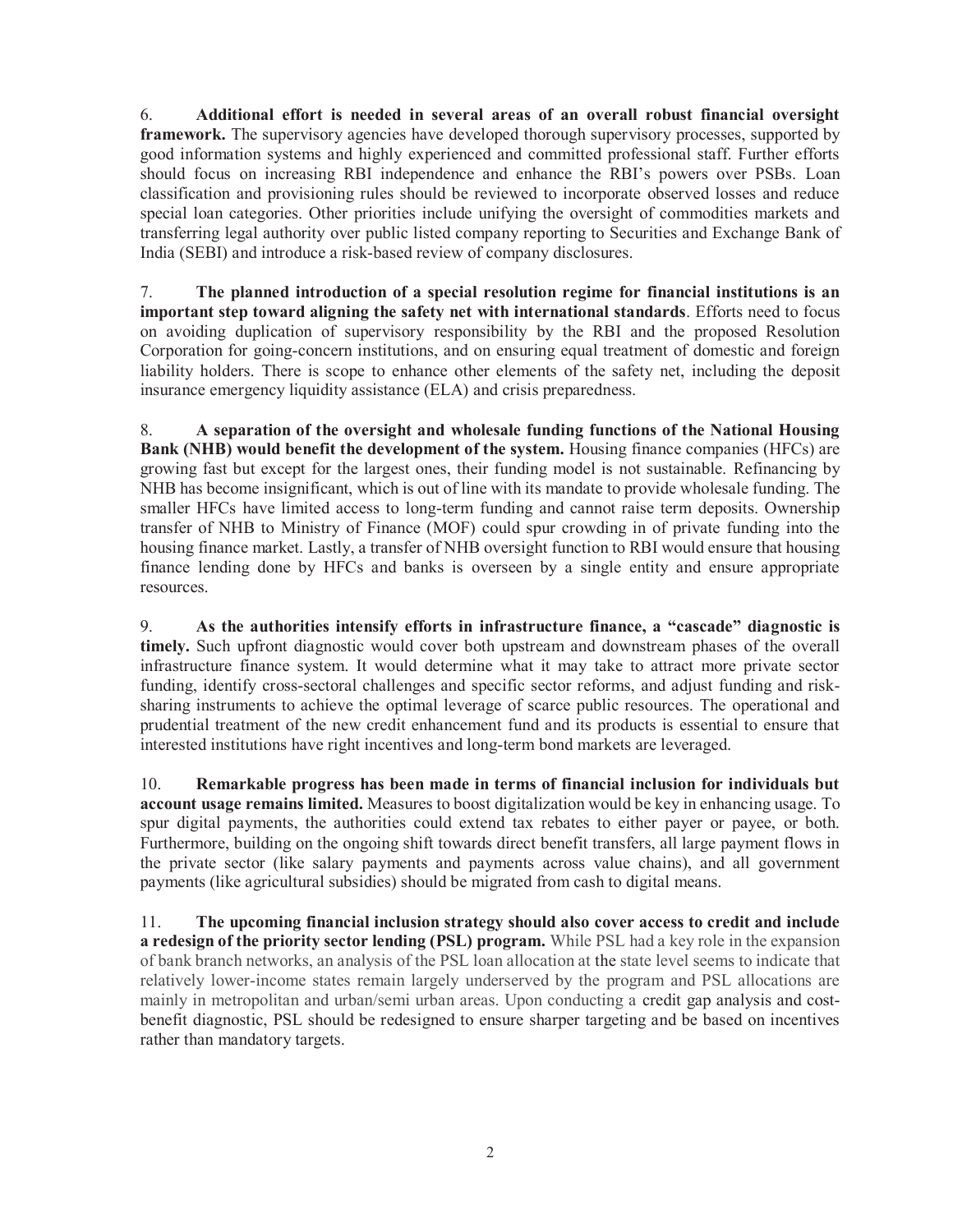### **MAIN RECOMMENDATIONS**

| <b>Recommendations</b>                                                                                                                                                                                                                            | <b>Authority</b> | <b>Time</b><br>frame |
|---------------------------------------------------------------------------------------------------------------------------------------------------------------------------------------------------------------------------------------------------|------------------|----------------------|
| <b>Policies to address vulnerabilities</b>                                                                                                                                                                                                        |                  |                      |
| Improve the governance and financial operations of PSBs and develop a<br>strategic plan for their consolidation, divestment, and privatization.                                                                                                   | <b>MOF</b>       | S                    |
| Conduct granular assessments of banks' capital needs and require additional<br>÷,<br>provisions and swift recapitalization and restructuring.                                                                                                     | RBI, MOF         | S                    |
| Redesign the corporate debt restructuring mechanisms to make them more<br>flexible.                                                                                                                                                               | <b>RBI</b>       | S                    |
| <b>Financial sector oversight framework</b>                                                                                                                                                                                                       |                  |                      |
| <b>Banking supervision</b>                                                                                                                                                                                                                        |                  |                      |
| Review loan classification and provisioning rules in the context of<br>International Financial Reporting Standards (IFRS), and with respect to<br>special loan categories.                                                                        | <b>RBI</b>       | S                    |
| Amend the legal framework to provide RBI with full supervisory powers<br>over PSBs and clarify its legal independence.                                                                                                                            | GOI              | M                    |
| Securities regulation                                                                                                                                                                                                                             |                  |                      |
| Transfer legal authority over public listed company reporting to SEBI and<br>—<br>introduce a risk-based review of company disclosures.                                                                                                           | GOI, SEBI        | M                    |
| Adopt a strategy to unify regulation of commodities trading markets.                                                                                                                                                                              | SEBI, GOI        | S                    |
| Crisis management<br>Resolution legislation should preserve RBI's full supervisory authority over<br>going concern banks and promote equal treatment of domestic and foreign                                                                      | GOI              | S                    |
| creditors.<br>Improve the framework for emergency liquidity assistance, deposit<br>insurance and crisis preparedness.                                                                                                                             | RBI, GOI         | M                    |
| <b>Market development</b>                                                                                                                                                                                                                         |                  |                      |
| Long-term finance                                                                                                                                                                                                                                 |                  |                      |
| Undertake a cascade diagnostic on overall infrastructure finance system                                                                                                                                                                           | <b>MOF</b>       | S                    |
| Establish an appropriate operational and prudential framework for the<br>$\overline{\phantom{0}}$                                                                                                                                                 | MOF, RBI         | S                    |
| upcoming credit enhancement fund for infrastructure finance<br>Transfer oversight functions of NHB to RBI and NHB ownership to MOF                                                                                                                | MOF, RBI         | S                    |
| Financial inclusion and digitalization<br>Ensure that the upcoming financial inclusion strategy focuses on access for<br>all underserved segments and is preceded by a review of all relevant                                                     | GOI              | S                    |
| government programs and assign responsibility for implementation to<br>Financial Inclusion Advisory Committee (FIAC) under Financial Stability<br>and Development Council (FSDC)                                                                  | RBI, MOF         | M                    |
| Undertake a cost-benefit and gap diagnostic of the PSL program and<br>$\overline{a}$<br>develop a plan to reduce its scope and ensure it benefits underserved                                                                                     | RBI, GOI         | M                    |
| segments<br>Shift to electronic platforms large payment flows like salary payments;<br>$\overline{\phantom{0}}$<br>government payments beyond cash transfers to areas like agricultural<br>procurement; and payments across business value chains |                  |                      |

 $* S = short-term, M = medium-term$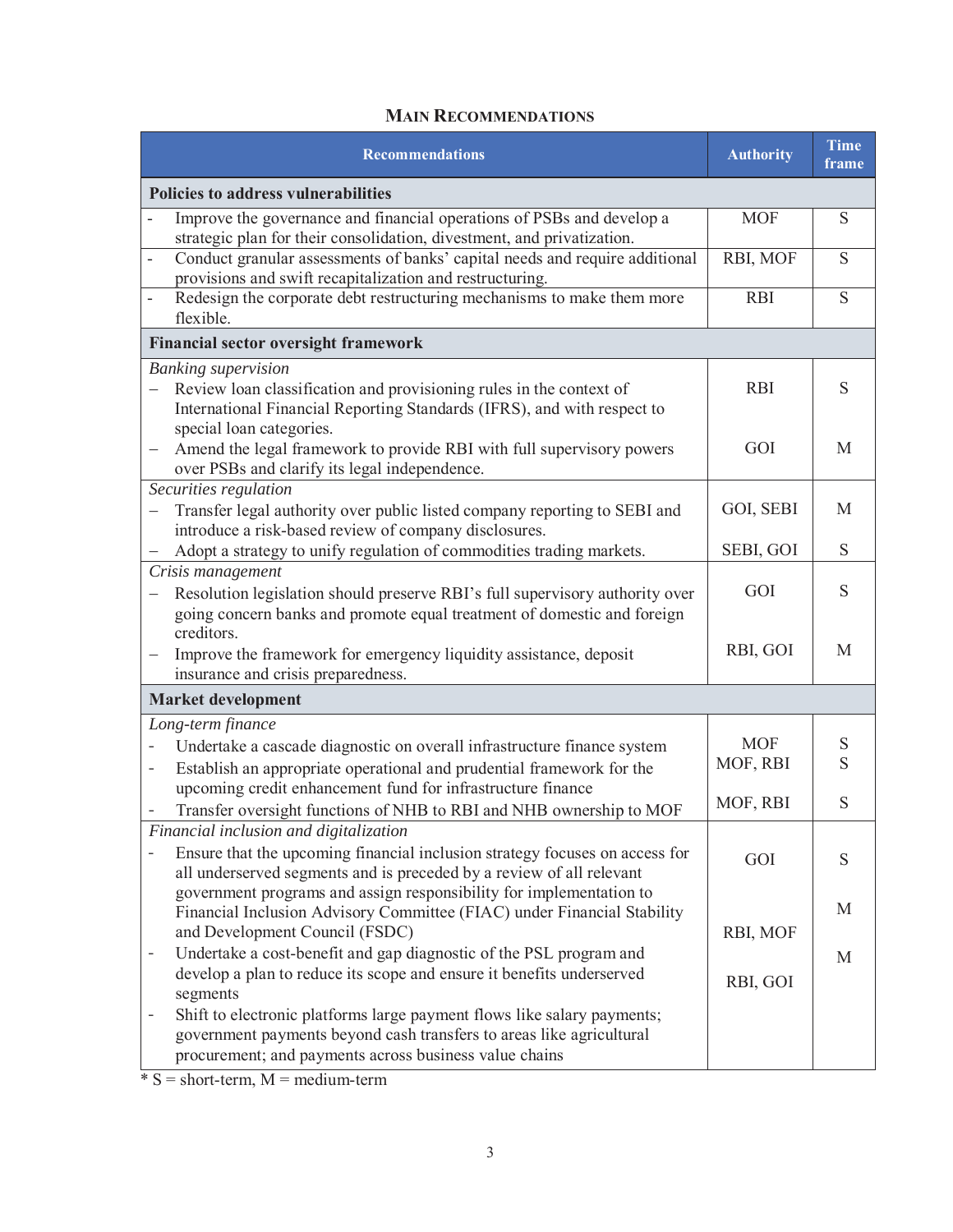#### **I. MACROFINANCIAL CONTEXT**

#### **A. The Indian Financial Sector**

12. **The Indian financial system is undergoing a gradual structural shift**. The size of the financial system has remained broadly stable in terms of GDP (136 percent) since the 2011 FSAP, nearly doubling in nominal terms (Figure 1, Table 1). The financial system is diversifying, with market shares of nonbank intermediaries (notably, mutual funds and nonbank financial companies (NBFCs)) and private sector players increasing gradually—albeit from a low base. Banks' share in credit flows fell from 50 percent during FY2015/16 to 38 percent in FY2016/17, as corporates increased private debt placements and issued commercial paper, replacing bank funding with market sources.

13. **Despite these trends, banks and the state continue to dominate the financial system**. Banks account for 60 percent of financial system assets, with 70 percent of banking assets held by PSBs. The state-owned Life Insurance Corporation (LIC) and the Employees' Provident Fund dominate insurance and pensions and are key providers of funds in debt markets. Four development banks hold small market shares. All banks must hold 20 percent of assets in government securities, partly crowding out private credit, which at 52 percent of GDP lags peer countries (Figure 2). Banks must also allocate 40 percent of net credit to "priority sector lending" (PSL); at least 15 percent of investments by both life and nonlife insurers must be in infrastructure or housing (but may be met by investments in central and state government securities).

14. **Interconnectedness is high domestically and limited across borders**. The banking system has a tiered structure, with a few large banks at the core dealing mostly with each other, and smaller banks with minimal exposures to each other. Twelve financial conglomerates create potential for spillovers via ownership linkages. Cross-border lending and borrowing by Indian banks are small, at 10 percent and 14 percent of GDP, respectively, in 2016. The dominant role of the state has discouraged foreign entry, although some foreign banks have found market niches—foreign exchange (FX), wealth management—while reinsurers have strongly increased their branch presence.

15. **Financial markets are characterized by liquid FX, derivatives, and short-term money markets; a large government bond market; and a small but growing corporate bond market**. Money markets are dominated by centrally cleared collateralized borrowing and lending obligations (CBLO), reflecting the strong presence of mutual funds as investors; term markets (beyond overnight) are not very deep. The government debt market is well developed (42 percent of GDP at end-2016) The corporate bond market is growing rapidly, but remains small (15 percent of GDP) and is dominated by private placements and financial sector issuers. Equity markets reached a market capitalization of 73 percent of GDP at end-September 2016, similar to peer countries.

16. **Policy initiatives to foster access to bank accounts for individuals are bearing fruit**. Several initiatives, such as the establishment of "no frills" accounts, digitalization of some government payments, and the introduction of a unique biometric identification number, have been instrumental in increasing the transaction accounts penetration to 65 percent of adults in 2015, from 48 percent in 2013. This progress has also benefited traditionally underserved segments (Figure 3).

#### **B. Macrofinancial Conditions and Risks**

17. **India's growth has slowed recently, but its economic outlook remains positive**. Following a period of sustained strong performance, growth slowed to 7.1 percent in FY2016/17, and decelerated to 5.7 percent in the first quarter of FY2017/18. Structural weaknesses related to the twin balance sheet problem in the corporate and banking sectors, as well as transitory shocks from the November 2016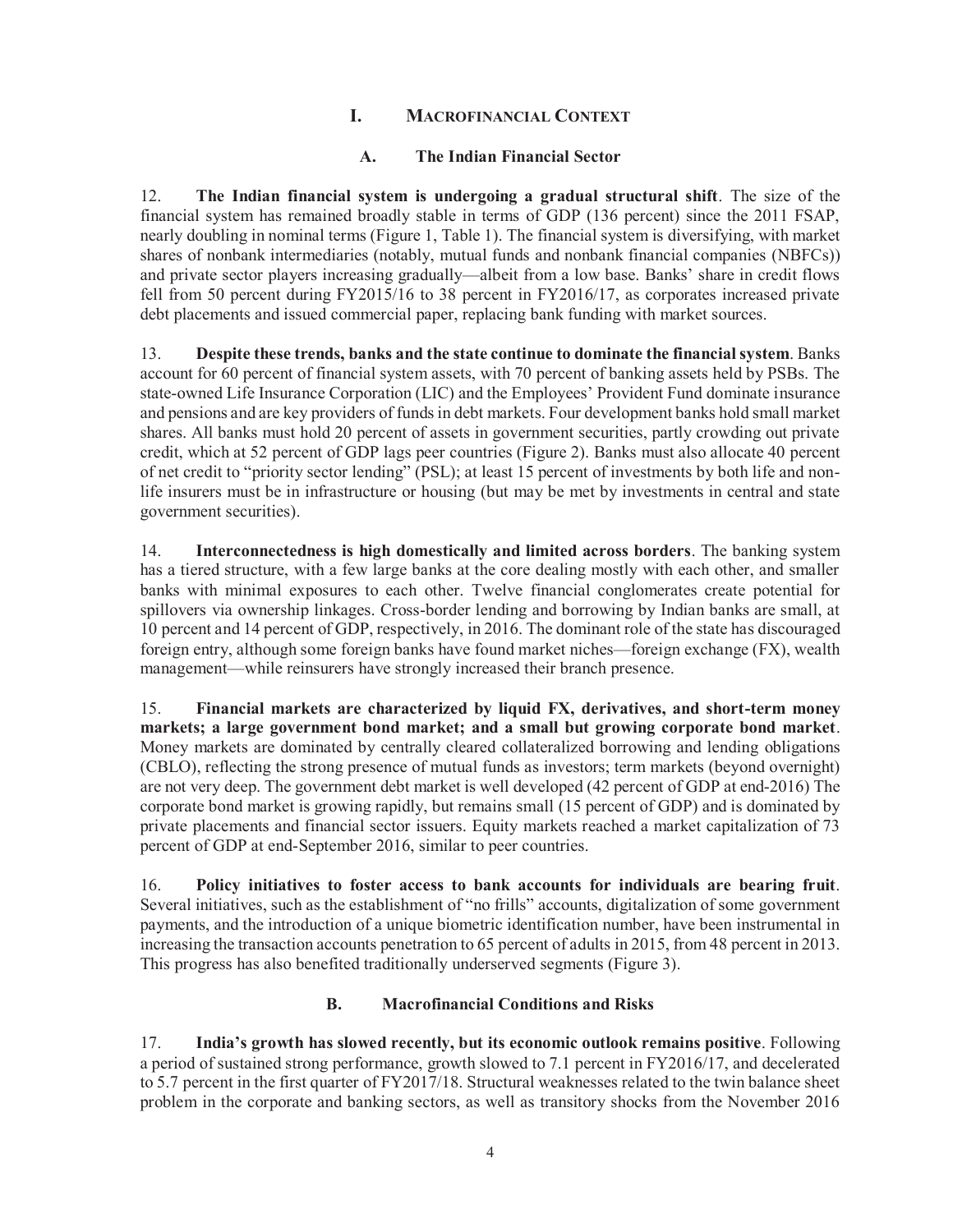currency exchange initiative<sup>2</sup> and the July 2017 Goods and Services Tax rollout contributed to the slowdown. Real GDP growth is projected for 6.7 percent in FY2017/18 and 7.4 percent in FY2018/19. Low oil and energy prices have helped improve the current account and fiscal positions, and reduced inflation, which remained within the medium-term target band. Gradual fiscal consolidation continues, with a budget deficit targeted at 3.2 percent of GDP (authorities' definition) in FY2017/18, down from 3.5 percent a year earlier. Going forward, significant economic and structural reforms, particularly productivity improvements, benefiting from the Goods and Services Tax (GST) are expected to help raise India's medium-term growth to above 8 percent.

18. **Slow deleveraging and repair of corporate balance sheets is the main domestic source of risks.** The build-up of high corporate leverage to support infrastructure investments in the 2000s was largely financed by PSBs. Deteriorating global and domestic conditions in FY2013/14 and structural

bottlenecks (e.g., delays in environmental clearances and land acquisition permits) took a toll on firms' debt repayment capacity, particularly in metals, engineering, and transportation infrastructure (Figure 4) and 25 led to a marked deterioration in banks' asset quality. Further shocks to corporate health (such as , weaker demand or higher interest rates) could magnify bank losses, which, if 10 coupled with slow progress with decisively addressing problems in the PSBs, would undermine lending, recovery of private investment, and economic growth. Household debt has been expanding but, at about 10 percent of GDP, it is not a material source of risk.

 $\overline{a}$ 



Sources: Haver Analytics; and IMF staff estimates.

19. **Key external risks arise from intensified global financial volatility and slower global growth**. A global risk re-pricing and surge in financial markets volatility could lead to disruptive capital outflows and an increase in the cost of funding of corporates. A slowdown in the economic growth of India's major trading partners would compress exports and firms' profits, and put further downward pressures on their debt-servicing capacity and on banks' asset quality.

#### **II. RISK ASSESSMENT**

#### **A. Financial Sector Conditions**

20. **Vulnerabilities in banks have risen in tandem with those in the corporate sector**. Deteriorating economic conditions have led to increased loan restructurings, which for a while benefited from lenient prudential treatment and kept NPAs at relatively low levels. Important steps taken by the RBI in FY2015/16, including a tightening of prudential regulations and an Asset Quality Review (AQR), resulted in a large migration of restructured loans into NPAs and new NPA formation. The PSBs' stressed assets reached 15.6 percent of gross loans by end-March 2017, with high levels of

<sup>&</sup>lt;sup>2</sup> In an effort to curb corruption, black money (tax evasion), counterfeit currency, and terrorism financing, the authorities withdrew the legal tender status of 500 and 1,000 Rs. banknotes on November 8, 2016 (equivalent to 86 percent of the value of currency in circulation) and gradually introduced new banknotes of Rs. 500 and Rs. 2000.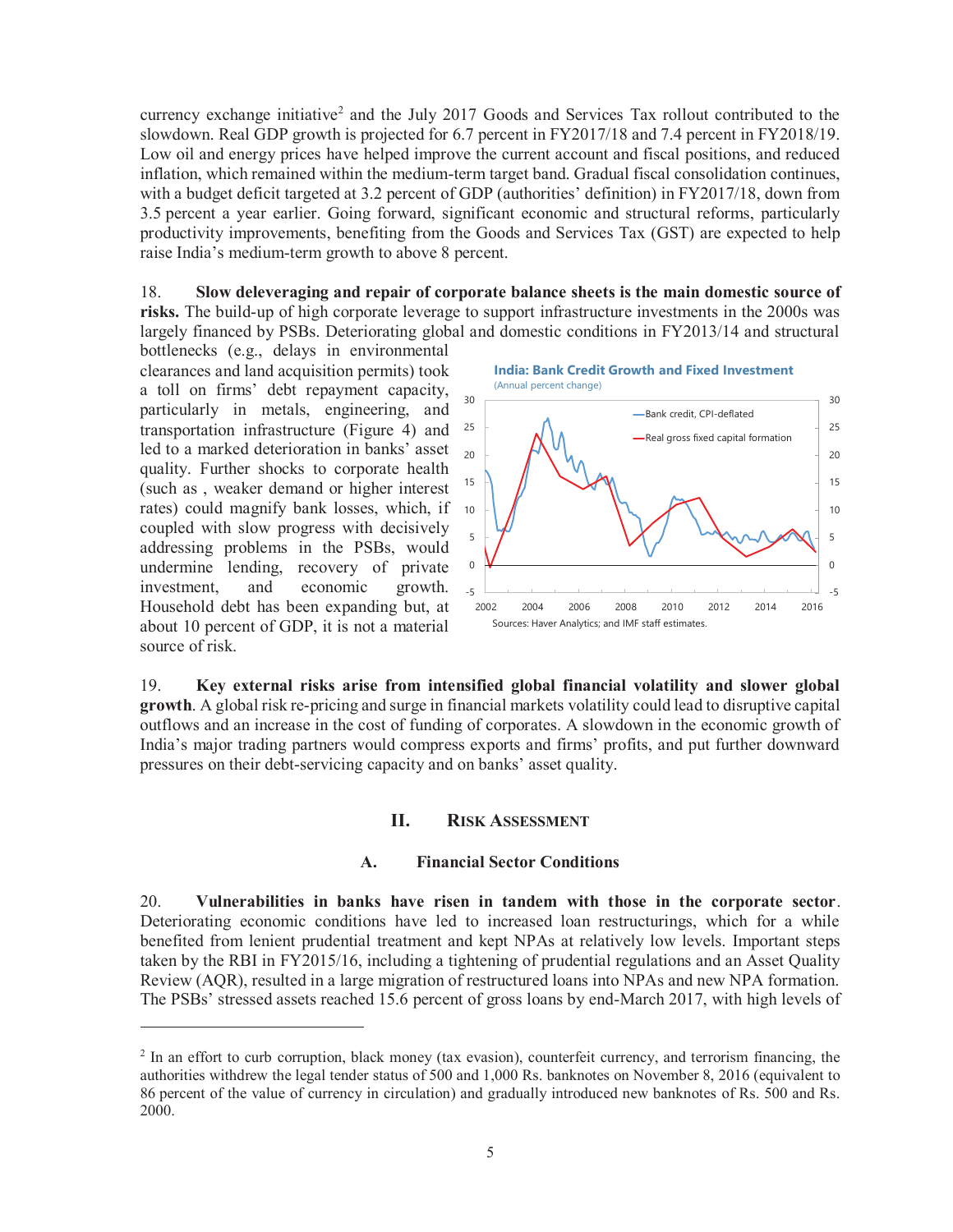distress in metals, cement, construction, and textiles. Stressed assets were 4.6 percent for private banks at end-March 2017 (Table 2). NPAs are also highly concentrated, with the top 12 cases accounting for 25 percent of total NPA exposure and the top 40 cases accounting for about 60 percent.

21. **The deterioration in asset quality has weighed considerably on the PSBs' profitability (Figure 5)**. Following the AQR, provisioning needs in PSBs increased substantially, while NPA provisioning coverage dropped to about 40 percent. The PSBs' net interest margins also fell, due to the loss of interest income from NPAs (as interest income is appropriately recognized on a cash basis). Compounded with high overhead costs (e.g., labor cost is significantly higher than in private sector banks), PSBs experienced substantial losses in FY2015/16. The situation is particularly severe in some smaller banks (three PSBs and two private banks) struggling with high NPAs and weak capital positions, which raises questions about their viability.



**capacity**. The government's injection of Rs. 500 billion (0.3 percent of GDP) in FY2016/17 plus Rs. 348 billion (0.2 percent of GDP) raised by PSBs since March 2016, including from the Life Insurance corporation, helped rebuild capital buffers. However, PSBs remain less capitalized than private banks (capital adequacy ratio of 12 percent and 15.5 percent, respectively). Also, measures put in place to support NPA resolution have had limited uptake (Box 1). As a result, credit growth in PSBs has decelerated sharply, reaching 0.8 percent a year in March 2017. Private sector banks only compensated part of the PSBs' credit decline, while fragile corporate balance sheets continue to weigh on credit demand.

 $\overline{a}$ 



Note: Includes 24 public sector banks. 2010 data for Oriental Bank of Commerce as of Dec-2010; end-FY2017 data for banks of the SBI group, other than SBI, are the latest available for 2016. For SBI, the<br>data is latest available (post-merger). HDFC and GIC holdings of SBI assumed identical to Mar-2017.<br>Sources: Reserve B

23. **Continued farm loan waivers risk undermining credit culture and could have lasting effects on banks' asset quality and willingness to lend to farmers**. The overall waivers announced so far account for Rs. 880 billion (US\$13.6 billion, 0.7 percent of GDP), benefitting over 10 million small farmers, and could potentially reach US\$50 billion, or 2.6 percent of GDP. Similar waivers were granted most recently in 2008 (Rs. 520 billion), and led to a significant reallocation of bank lending away from districts with greater bailout exposure.<sup>3</sup>

<sup>&</sup>lt;sup>3</sup> "The Economic Effects of a Borrower Bailout: Evidence form an Emerging Market," World Bank 2015.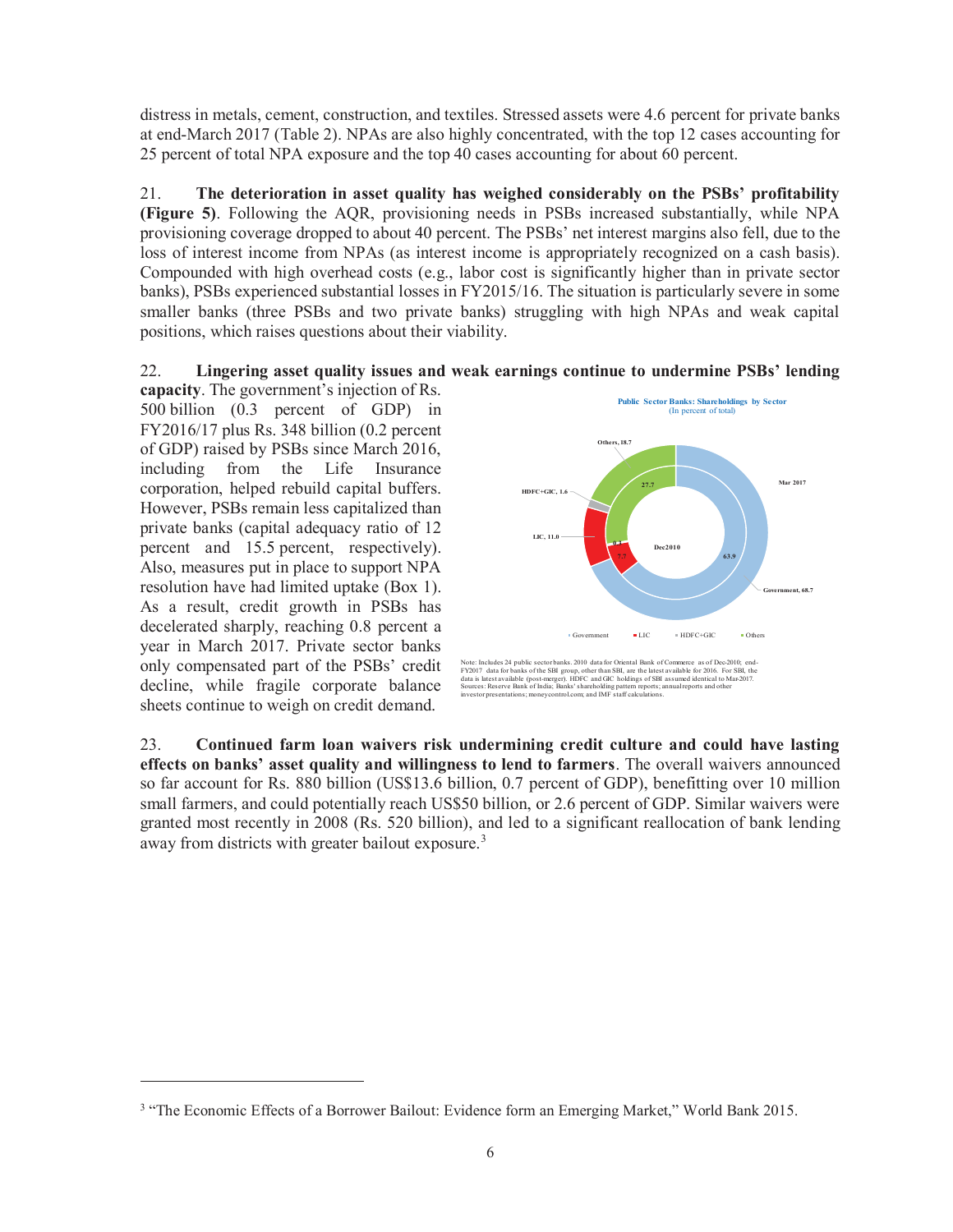#### 24. **The currency exchange initiative provided impetus to use bank services and boosted bank liquidity, but this has subsided b**ank deposits (80 percent of banks liabilities) increased by Rs. 8.3

trillion (8.3 percent) by end-March 2017. The rise in liquidity triggered a welcome decline in bank funding costs and lending rates by end-January 2017, the weightedaverage lending rate on new loans had declined by 56 basis points. Deposits declined by Rs. 5.2 trillion after restrictions were lifted, suggesting that the successful retention of funds may partly depend on the ability to spur greater use of digital transactions in a cashdominated economy.



#### 25. **Risks in other financial subsectors appear contained but warrant close monitoring**.

- (a) **Risks in the life insurance sector are well diversified, while risks in non-life are mainly short-term**. Solvency ratios remain strong overall (Figure 6). Major risks in life insurance are market risk and mortality. Exposure to changes in interest rates is contained, as business has not been written with high guaranteed rates and the duration of liabilities and investment assets are largely matching. Insurers are not permitted to invest policyholders' funds outside India. The non-life insurance business is limited, except motor third-party liability, which is lossmaking as premiums are fixed by regulation. Investment risk is low, but poor underwriting may reduce returns. Risks from weather-related events (floods) are increasing.
- (b) **Risks from NBFCs are limited, but concentrations and growing reliance on debt financing should be monitored closely**. High concentration in lending to infrastructure (half of total NBFC credit) and stricter prudential rules (as NBFCs will shift to a 90-day NPA recognition norm after March 2018 from 120 days currently) will likely lead to an increase in NPAs. Debt financing, mainly from mutual funds and insurance companies, has risen to 38 percent of total liabilities, and is highly sensitive to market sentiment (Figure 6).

#### **B. Bank Resilience**

26. **The analysis of financial sector resilience focused on top 15 banks given their dominant role, and was underpinned by two adverse scenarios**. In the medium and severe adverse scenarios, domestic and external risks materialize as capital is withdrawn from major emerging markets and potential growth of India's major trading partners slows down in the face of weak corporate and bank balance sheets. GDP declines by one and two standard deviations, leading to an uptick in NPAs.

27. **The largest banks are resilient to stress, while medium and smaller banks show vulnerabilities.** The top 15 banks can be grouped into three groups, based on analysis of profitability and asset quality, and the results of stress tests. Stable Banks (6 banks representing 64 percent of assets of the top 15 banks) withstand adverse shocks throughout all three scenarios. Vulnerable Banks and Stressed banks (3 and 6 banks accounting respectively for 18 percent each of assets of the top 15 banks)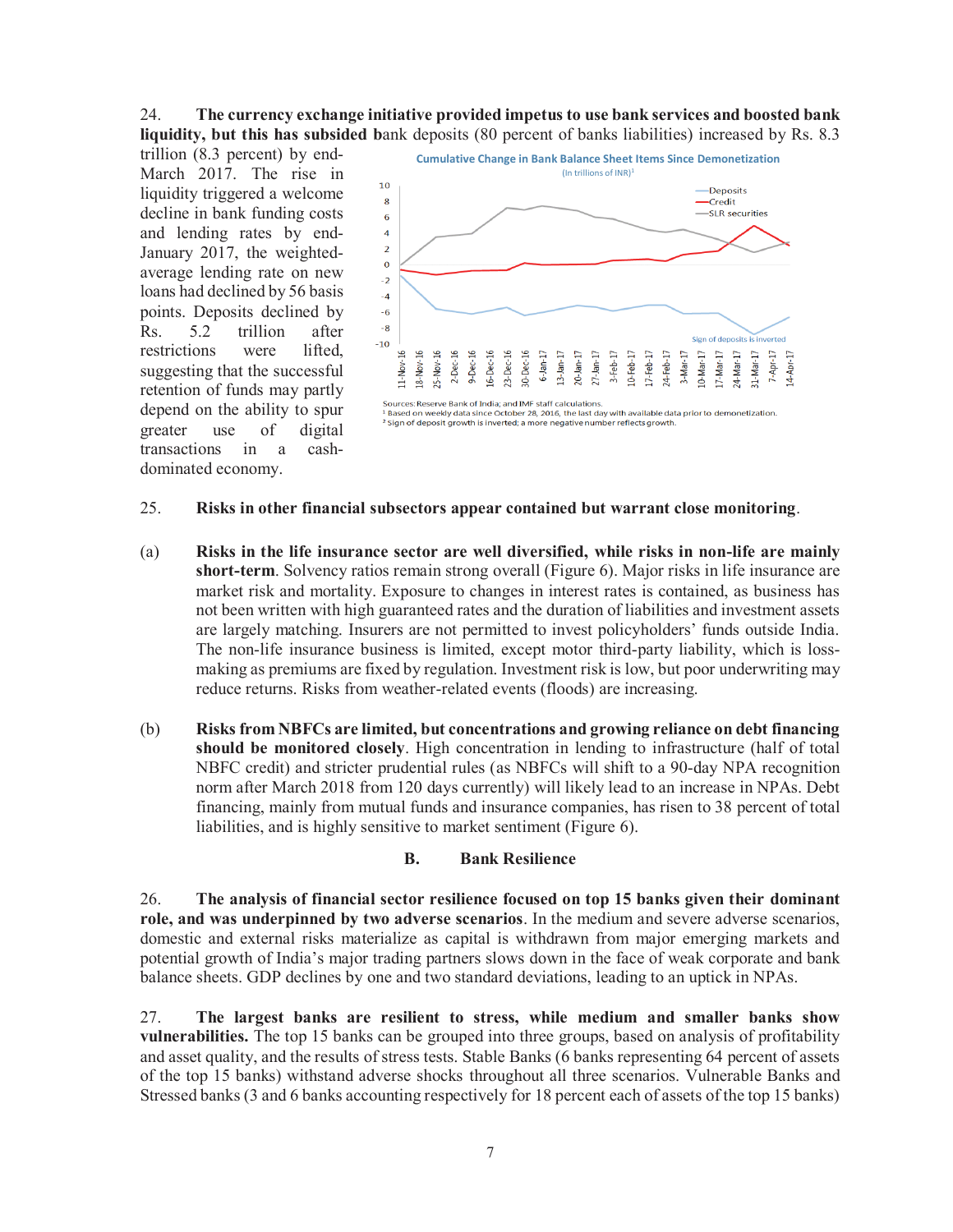which require capital in the baseline scenario. Stress test results indicate that capital adequacy of some banks in the latter two groups fall below the hurdle rate in the baseline, while the other banks' operational buffers are almost entirely depleted. Capital shortfalls widen to 3 percent and 4.5 percent of risk-weighted assets in the severe adverse scenario in March 2020 for vulnerable and stressed banks, respectively.

28. **Capital needs are manageable in the aggregate, though bank-sovereign links should be monitored carefully**. Recapitalization needs range between 0.75 percent to 1.5 percent of GDP in the baseline and the severe adverse scenario. However, capital injections can exert pressures on the finances of the government (PSBs' principal shareholder); particularly under the currently limited fiscal space. Banks could generally withstand liquidity shocks.

#### **C. Policies to Address Vulnerabilities**

29. **The authorities have intensified their efforts to address the high level of NPAs**. The policy response to the NPA buildup in the banking system has evolved over time. Since forbearance was eliminated for debt restructuring in 2015, the RBI has promoted different debt restructuring schemes (see Box 2) to facilitate resolution of the largest cases. The restructuring schemes have had limited uptake, given lack of agreement among creditors with uneven loss-absorption capacities, perceived risks of personal legal liability for PSB staff, and rigid parameters for debt restructuring. Recently, the RBI was empowered to direct restructuring cases to the insolvency process, and a new Oversight Committee at the RBI was tasked with providing directions and revising restructuring plans. By end-June 2017, 12 borrowers representing 25 percent of PSBs' aggregate NPA exposure had been referred to the insolvency courts, with the other large cases to be resolved within a six-month period, or be referred to the insolvency court too. The potential for insolvency is used to put pressure on creditors to finalize debt restructuring agreements outside the court process.

#### 30. **Successful deployment of the authorities' strategy to resolve NPAs and kick-start lending to the economy requires urgent focus in several areas.** The first two will be most critical:

- (a) **Addressing upfront bank capital needs**. The RBI's drive to enhance bank provisions and capital is welcome and needs to continue providing PSBs with the right incentives to decisively tackle NPAs and restart lending. To ensure adequacy in calibrating the capital needs, the RBI should conduct more granular assessments of asset values, including such elements as detailed valuations of collateral and estimations of loss based on recent empirical workout evidence. Identification of capital needs could also be supported by independent business reviews of large borrowers (see below), with banks required to fully provision against the losses identified in the restructuring scenario, and to hold contingent capital buffers in case liquidation occurs.
- (b) **Ensuring sustainable debt restructuring and meaningful business turnaround**. Credible valuations need to underpin the return of weak corporates to viability through financial and operational restructuring. Business viability could be assessed for the largest cases by undertaking independent business reviews (using for instance the valuation framework proposed by the Ministry of Corporate Affairs), commissioned by the Joint Lenders Forum or by the Creditors' Committee. Valuations to identify sustainable debt, including fresh financing, should be based on prudent cash-flow projections, while maturities of the restructured debt should follow arms-length market practice. Banks could be encouraged to enter arrangements with specialized investors providing management know-how and fresh capital.
- (c) **Implementing the new insolvency and bankruptcy regime**. The newly created regime is comprehensive and aims at restructuring companies within ambitious timelines. Its institutional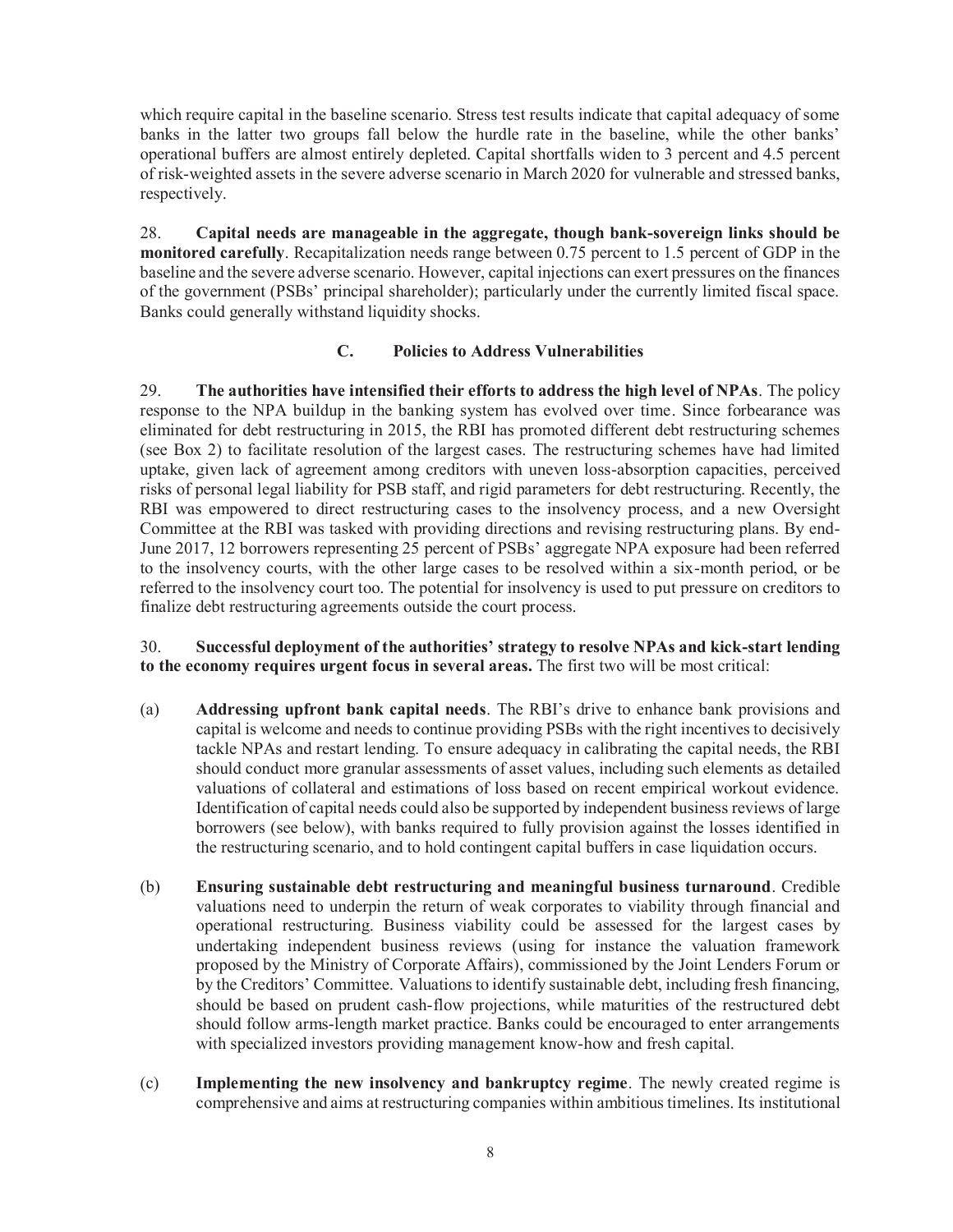infrastructure, comprising of the National Company Law Tribunals, the Insolvency and Bankruptcy Board of India and insolvency professionals will need to build capacity over time. The courts will generate case law in deciding some of the most complex cases. In addition, some technical improvements to the law and regulation may be necessary, such as new rules for the insolvency of corporate groups and for the treatment of executory contracts.

- (d) **Enhancing out-of-court restructuring**. There is scope to recast existing debt restructuring mechanisms and establish a new corporate out-of-court debt restructuring mechanism, allowing for flexible solutions to be adopted by creditors within strict time limits, and supported by penalties for uncooperative creditors. If necessary, restructuring plans can be made binding on nonparticipating creditors using the insolvency process or the company law instruments.
- (e) **Oversight of banks' NPA management**. International good practice suggests that banks should have formal strategies to tackle NPAs, including ambitious operational targets to reduce NPAs over the medium term. The RBI should consider issuing guidance on NPA management practices and requiring the development of a full suite of tools, including use of joint ventures with NPA investors and fully delegated outsourcing contracts with NPA servicing and workout firms.
- (f) **Deepening the market for distressed assets.<sup>4</sup>** Efforts should focus on further promoting private asset reconstruction companies, which could help infuse fresh capital as well as expertise in collections, business turnaround, and workout. The entry of foreign capital could be enhanced by allowing the application of the SARFAESI enforcement regime to all investors acquiring secured claims. Loosening the NBFCs' concentration limit on investment into one target would support future investment. Tax rules and practices could also be enhanced to ensure tax neutral treatment of NPA restructuring.

31. **Recapitalization and restructuring of PSBs should go hand in hand**. Efforts should remain focused on attracting private capital and reducing the share of the state (and state-owned entities) in PSB capital to the mandated minimum of 52 percent. The recapitalization and restructuring strategy should support the authorities' aim toward further consolidation of the banking industry, while avoiding mergers that could undermine the viability of the stronger PSBs. Exit of the weakest (small) banks should be considered, with voluntary transfer of liabilities and good assets to stronger market participants, leaving bad assets behind in liquidation. Consideration should also be given to further reducing the state's ownership stake, including full privatization of some of the banks and access to international bond markets. A blueprint for restructuring and privatization, with clear timeframes, could usefully guide these efforts.

32. **Attracting private capital and improving the operations of PSBs will require sustained efforts to strengthen governance**. The Indradhanush Plan introduced critical governance innovations in the PSBs, such as the creation of the Banks Board Bureau (BBB) to improve the quality of Board candidates, splitting the executive director position from that of the (nonexecutive) chairman, and attracting qualified private sector candidates for top positions. These measures need to be implemented.

 $\overline{a}$ 

<sup>&</sup>lt;sup>4</sup> If the current strategy of directing the largest cases into a timebound insolvency process does not achieve the desired outcomes, the authorities may wish to reconsider the option of centralizing the resolution of NPLs through the creation of an AMC, especially for NPLs on PSBs books. An AMC would offer specialized expertise for managing the NPLs, free PSBs' management from the NPL resolution burden, and allow for better economies of scale and efficiency in their resolution – with an ultimate objective of maximizing the recovery value of the distressed assets. Important preconditions for the success of AMC include strong governance arrangements; expertise on business turnaround of the investors, and adequate transfer prices.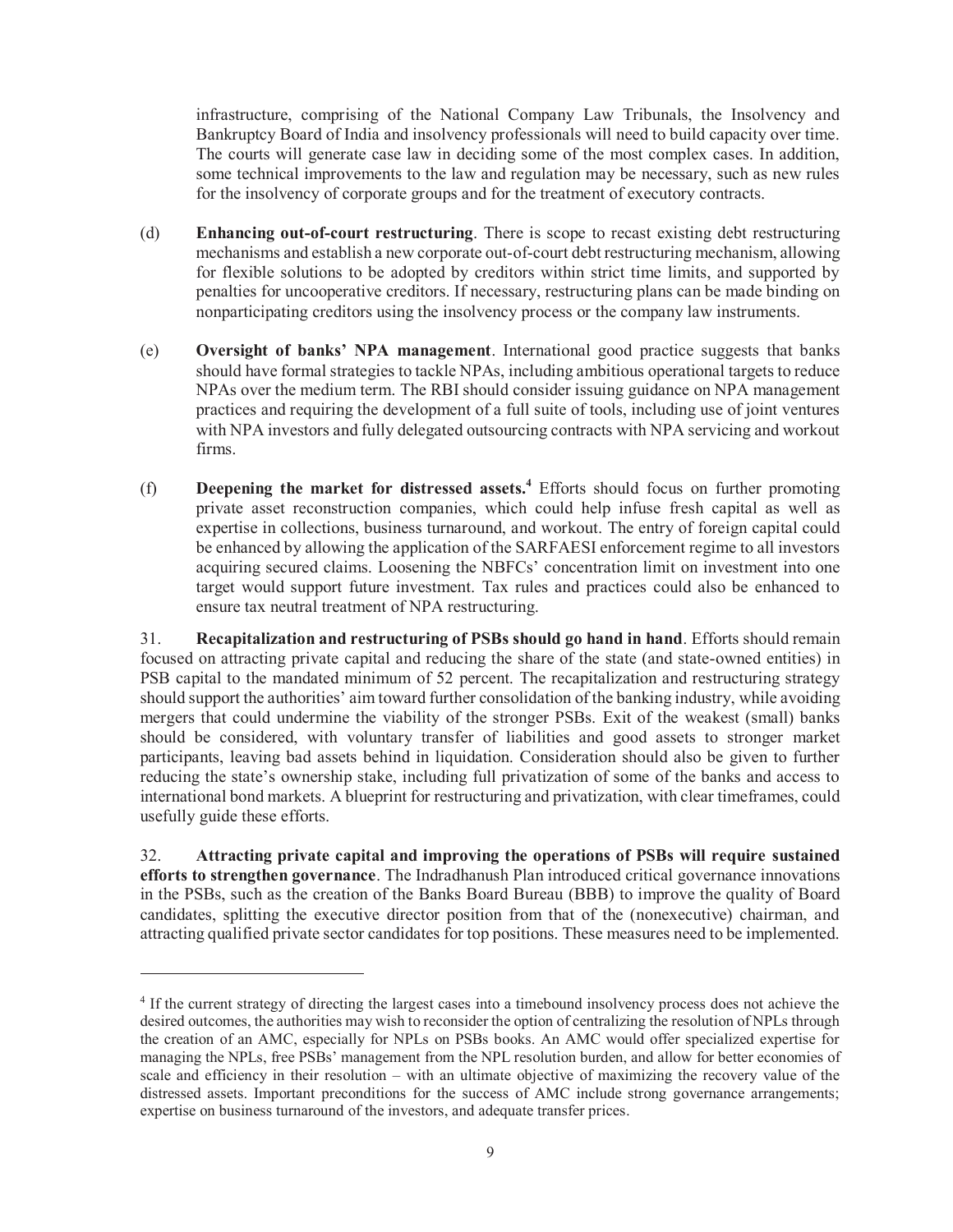Going further, the BBB should be empowered to appoint and remove senior management of PSBs, drawing from a broad roster of qualified professionals. Ultimately, as it has been proposed, the BBB should become a holding company to manage the state's equity interest in banks on at arms-length basis. Other priorities are the removal of RBI officials from PSB Boards, which creates potential conflicts of interests with supervisory objectives; adopting model Board charters that would better define the terms of reference for Board members; and improving incentives for attracting high-caliber private sector candidates. Over the medium term, all PSBs should be fully subject to the banking law and the companies law.

#### **III. FINANCIAL SECTOR OVERSIGHT FRAMEWORK**

33. **Interagency cooperation has improved markedly since the establishments of the Financial Stability and Development Council (FSDC) in 2010**. All financial regulators participate in the FSDC, which is chaired by the Minister of Finance and covers—besides financial stability—financial sector development and inclusion. The adoption of an inter-agency Memorandum of Understanding (MOU) among the regulatory authorities in 2013 has boosted cooperation and information sharing across various financial sector authorities. Issues of relevance for broad intersectoral financial stability are discussed in an FSDC subcommittee (FSDC-SC), which is supported by four technical groups.

#### **A. System-wide Oversight**

#### **Financial stability architecture**

34. **Some major institutional reforms are in motion**. A high-level Financial Sector Legislative Reforms Commission (FSLRC) concluded that the Indian regulatory architecture was fragmented and, in 2013, proposed an overhaul of financial laws and financial sector oversight, including, among others, the establishment of a Unified Financial Agency for securities and insurance, a new centralized agency for data management (Financial Data Management Center, FDMC), and a Resolution Corporation (RC) subsuming the Deposit Insurance and Credit Guarantee Corporation of India (DICGC), and an upgraded resolution function. It also recommended that the FSDC be granted statutory powers for inter-regulatory macroprudential policy coordination. Among these reforms, the FDMC and the RC are moving forward, while others are still under consideration.

#### **Macroprudential Policy**

35. **The development of a fully operational framework for macroprudential policy remains a work in progress**. The FSDC-SC (led by the RBI governor), the executive arm of the FSDC is the main forum for inter-regulatory coordination on financial stability; the implementation of macroprudential policies rests with individual regulators. FSDC-SC seems to work well and RBI's systemic-risk-monitoring capacity has been enhanced. Two reforms could improve the current macroprudential policy framework. First systemic risk analyses should be carried out on an ongoing basis and be tailored more closely to macroprudential policymaking to ensure that decisions are timely and consistent. Second, the RBI could develop dashboards of systemic risk indicators to facilitate ongoing monitoring of broader financial sector risks and support FSDC-SC discussions; develop and monitor maps of flow-of-fund exposures across sectors; enhance analysis of linkages between corporate and banking balance sheets, and interconnectedness across banks and nonbanks; and deepen analysis of corporates' foreign currency mismatches, including hedging positions.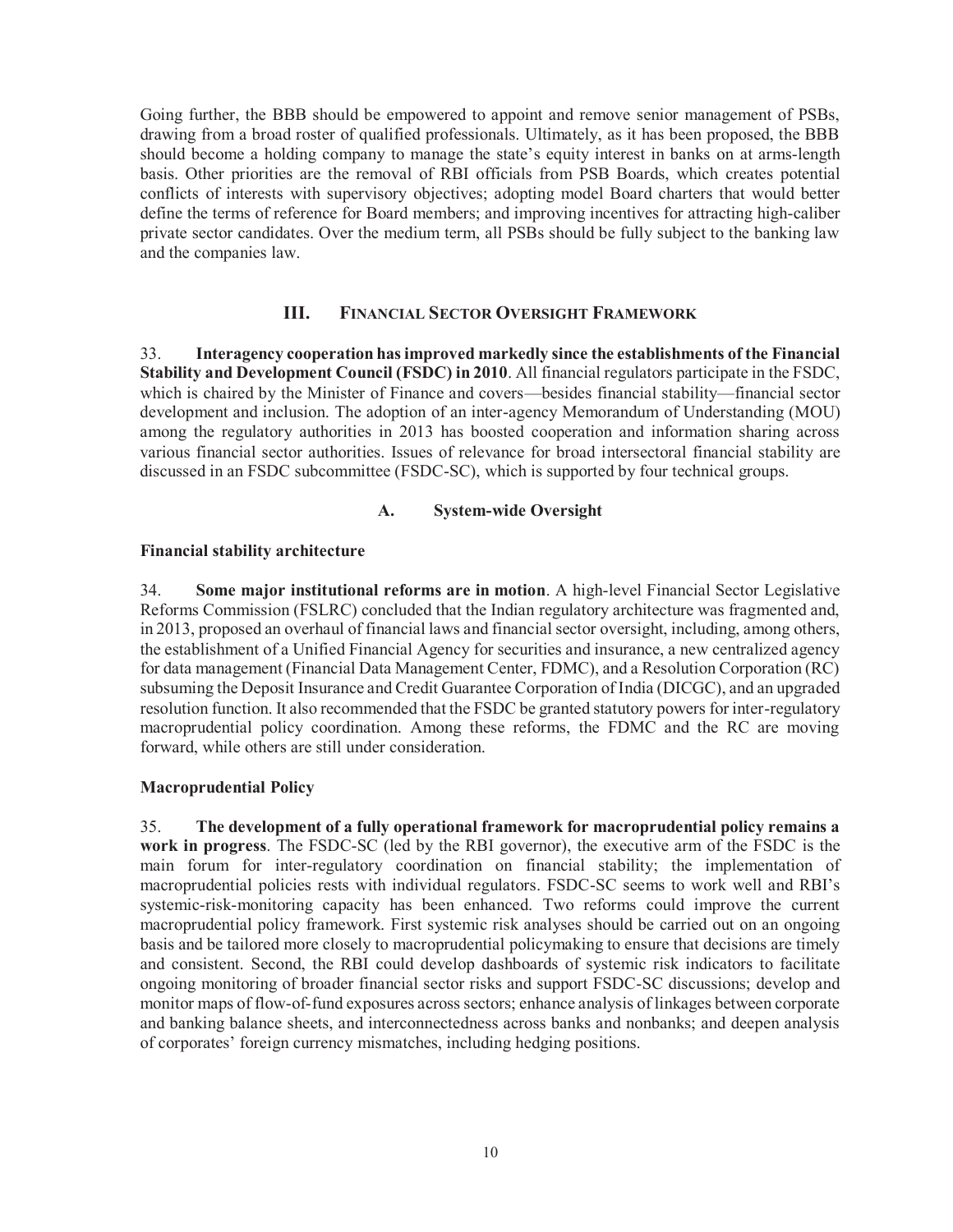#### **B. Supervision and Regulation**

#### **Banking supervision**

36. **The RBI has made substantial progress in strengthening banking supervision since the last FSAP**. A key achievement was the introduction in 2013 of risk-based supervision through a comprehensive and forward-looking Supervisory Program for Assessment of Risk and Capital (SPARC) deploying a good mix of on- and offsite tools. The Basel III framework and other international guidance were implemented or are being phased in, including stricter regulations on large exposures. Domestic and cross-border cooperation arrangements are now firmly in place. The AQR and the strengthening of regulations in 2015 have improved distressed asset recognition. In April 2017, the RBI established a new Enforcement Department and revised its prompt corrective action (PCA) framework to incorporate more prudent risk-tolerance thresholds.

37. **Effective supervision requires stronger** *de jure* **independence and enforcement powers as well as a proactive supervisory stance**. The current gaps in the RBI's supervisory powers over the PSBs (i.e., the RBI cannot remove government-appointed PSB directors or management, force a merger, revoke a license, or trigger liquidation of PSBs), as well as extensive powers of the government to override RBI decisions should be addressed through legal amendments. Effective use of the enhanced supervisory tools and methodologies will require continued efforts to ensure a proactive supervisory attitude and willingness to "lean against the wind." To address conflicts of interest, ownership of the National Housing Bank should be transferred from the RBI to the MOF, and supervision of housing finance companies placed under the RBI.

38. **The RBI is reviewing loans classification and provisioning rules in the context of implementation of International Financial Reporting Standards (IFRS**). It is important that regulatory parameters be reviewed to ensure they are in line with actual losses and cure rates, and that special loan categories be reduced.<sup>5</sup> The RBI should also consider a prudential filter as a regulatory floor after the introduction of expected loan loss provisioning (IFRS 9) in April 2018.

#### **Insurance supervision**

 $\overline{a}$ 

39. **Insurance legislation and supervision have been upgraded significantly**. Legislative changes adopted in 2015 improved the IRDAI's supervisory and regulatory powers and further opened the insurance market to foreign participation. The IRDAI strengthened policyholder protection and introduced solvency control levels and stronger nonlife reserving requirements. Insurance supervision is now more closely integrated into broader financial sector supervision, both domestically (supervision of financial conglomerates) and internationally (through participation in supervisory colleges). Investment regulations remain generally conservative.

40. **The introduction of risk-based solvency and supervision should be given priority**. The IRDAI needs to formulate and communicate a strategy, a plan, and a timetable for introduction of a risk-based capital adequacy framework. This should initially follow a standardized approach (not internal models), cover all types of risks, and require insurers to develop own risk-and-solvency assessments. The IRDAI should also develop a risk-based supervisory cycle, using impact and risk assessments to determine supervisory focus. Skills and expertise should be upgraded to this end.

<sup>&</sup>lt;sup>5</sup> Special categories include loans for projects where commencement of commercial operation has been delayed for reasons beyond the control of the promoters, infrastructure projects involving delays in government approvals, etc.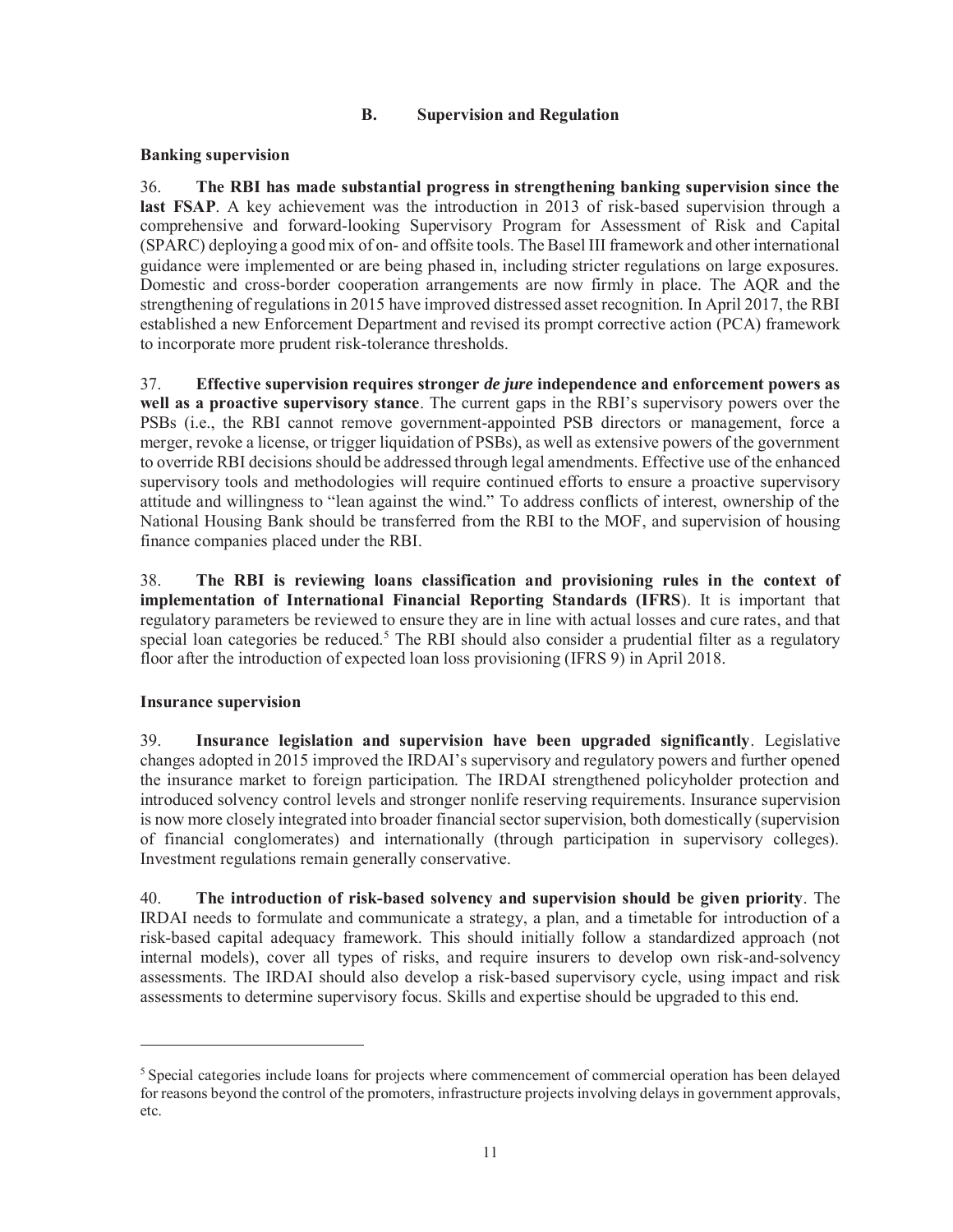41. **In the medium term, an increasingly market-based environment should help develop the sector in a more sustainable manner**. Mandatory minimum investments in infrastructure and housing should be reviewed to ensure that they are fully aligned with the IRDAI's primary objectives. The IRDAI and the government should also continue the ongoing reforms of the motor insurance market and undertake measures to eliminate policy support for public sector insurers (e.g., government guarantees for the liabilities of the Life Insurance Corporation, and General Insurance Corporation preferences over private reinsurers in the reinsurance business).

#### **Securities regulation**

42. **SEBI has made significant efforts to address the recommendations of the previous FSAP**. Amendments to the SEBI Act have granted SEBI additional investigative powers, created a special court that handles criminal cases filed by SEBI, and gave SEBI full authority to regulate pooled investment schemes exceeding Rs. 1 billion. SEBI has also expanded its staff and the scope of its regulatory programs, and developed a risk-based assessment matrix. The two major registered securities exchanges, the Bombay Stock Exchange and the National Stock Exchange, have been successfully demutualized. The deregistration of the 21 regional exchanges is almost complete, and companies meeting the new listing standards were transferred to a "Dissemination Platform."

43. **Compliance with listing requirements could be further enhanced**. There is scope to improve the ongoing compliance and enforcement reviews of listed companies' annual and periodic reports. Specifically, SEBI should develop a risk-based system for selective reviews of listed companies' reports. The transfer of legal authority on public listed company reporting from the Ministry of Corporate Affairs to SEBI would greatly facilitate this process.

44. **The regulatory and supervisory framework for commodities markets should be unified**. The current regulatory set-up is complex, with SEBI having responsibility on commodity derivatives markets, while central and state governments regulate commodity spot markets. Unifying the regulatory and supervisory framework for all commodities markets should be given priority as part of the authorities' intention to develop a modernization plan for regional commodity spot markets.

#### **C. Oversight of Financial Market Infrastructures**

45. **The RBI's regulation and oversight of the securities and derivatives clearing and settlement systems under its purview are broadly effective**. The FSAP assessed the Clearing Corporation of India (CCIL) against the Principles for Financial Market Infrastructures (FMI). The CCIL plays a critical role in all money market segments in India and acts as a central counterparty (CCP) for the government securities repo and secondary markets. The RBI has designated the CCIL as a Qualified CCP and has authorized it to offer FMI services to several money market segments. The detailed assessment of the CCIL concluded that it has a prudent risk management framework and a high operational reliability.

46. **The CCIL operating rules and procedures, liquidity risk management, segregation and portability, and tiered participation could be improved further**. Specifically, legal ambiguity with respect to point of irrevocability and settlement finality for contested trades should be resolved. The CCIL should further enhance its stress testing scenarios and methodologies, and could consider instituting mechanisms to monitor risks arising from the tiered arrangements in the government securities segment. Finally, the oversight framework of the capital markets FMIs could be further enhanced by increasing supervisory resources at SEBI, completing self-assessments and disclosure framework for all FMIs, and formalizing cooperation arrangements between the RBI and SEBI.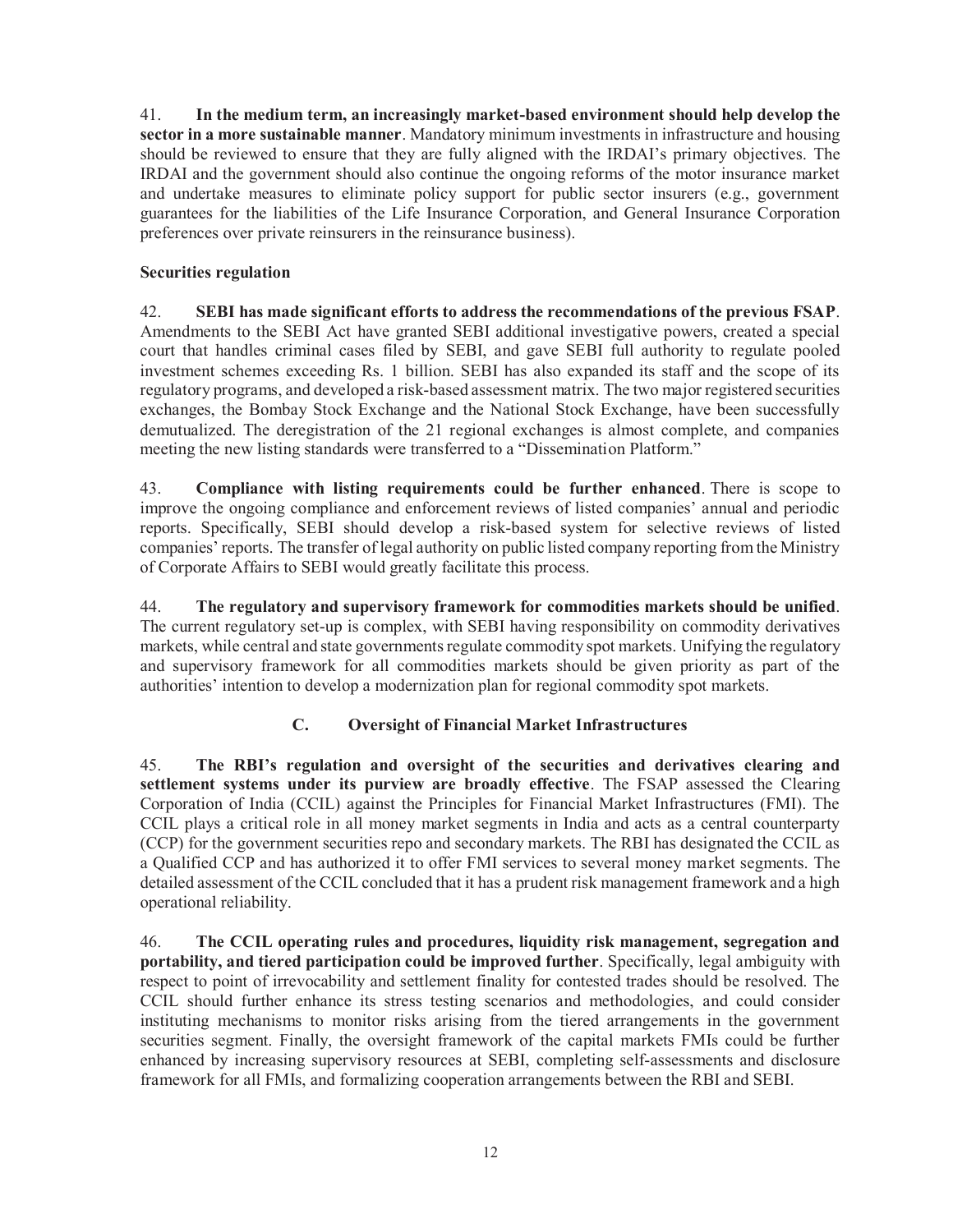#### **D. Crisis Management Arrangements**

47. **The Financial Resolution and Deposit Insurance Bill addresses many of the limitations of the current framework**. At present, India does not have a comprehensive administrative resolution regime for banks or other financial institutions. Resolution powers and tools for banks are limited and nonbanks can be liquidated under the Company Law. The proposed Bill establishes a single Resolution Corporation and a comprehensive resolution regime for banks (and holding companies), insurance companies, FMIs, pension funds, and other financial market intermediaries. It formalizes a series of resolution tools, including purchase and assumption transactions, bridge bank, and bail-in, and establishes recovery and resolution planning. It also shifts the deposit insurance functions from the DICGC into the Resolution Corporation.

48. **Further improvements are necessary to ensure the effective implementation of the new resolution regime and its alignment with international standards.** The Bill proposes that the Resolution Corporation is allowed to override supervisory decisions on the risk assessment of an institution at material risk of failure. This risks undermining RBI's authority at a point when corrective actions are being implemented. The Bills remains unclear on whether bail-in is limited to contractual write-down of securities with explicit conversion clauses as opposed to broader statutory powers. The preferential treatment of creditors of domestic branch of a foreign financial institution over other creditor should be eliminated. Further, recovery and resolution plans should be proportionate and the principles for selecting the mix of resolution methods, such as least cost test should be introduced. The deposit insurance framework needs to be strengthened. Lastly, other elements of the safety net should be reinforced, including crisis preparedness and emergency liquidity assistance (ELA). The policycoordinating role of the FSDC could be expanded to include systemic crisis preparedness, such as the preparation of contingency planning and crisis response procedures.

#### **E. Market Integrity**

49. **The AML/CFT framework was recently strengthened, but money laundering (ML) risks related to corruption, domestic tax evasion, and the gold market need further mitigation**. Measures to address the shadow economy—including the recent currency exchange and the Goods and Services Tax—have the potential to increase transparency and contain ML and terrorist financing (TF) risks. AML/CFT measures imposed on financial institutions were strengthened, except with respect to domestic politically exposed persons, a notable deficiency given the level of perceived corruption. Other critical shortcomings remain to be addressed: domestic tax evasion is not a predicate offense to ML; the risk model used for supervision of banks does not give ML/TF risks adequate consideration; the identification by banks of beneficial ownership of assets is undermined by insufficiently adequate understanding; and India's gold market is vulnerable to ML/TF, although the authorities are planning to introduce preventive and regulatory regimes.

#### **IV. PRIORITIES FOR MARKET DEVELOPMENT**

50. **India's medium term developmental challenges range from enlarging economic possibilities for growth to equalizing growth opportunities**. India record of growth and poverty reduction has been strong, with poverty more than halving since the 1990s. However, employment levels have stagnated, few "good" jobs have been created and a majority of the population still works in small low-productivity firms in low-productivity sectors. The relative scarcity of land and water is compounded by their inefficient use. Cities offer agglomeration economies, but are performing below potential. Agriculture is the main user of land and water, but is a low productivity sector. Wealth inequality is on the rise.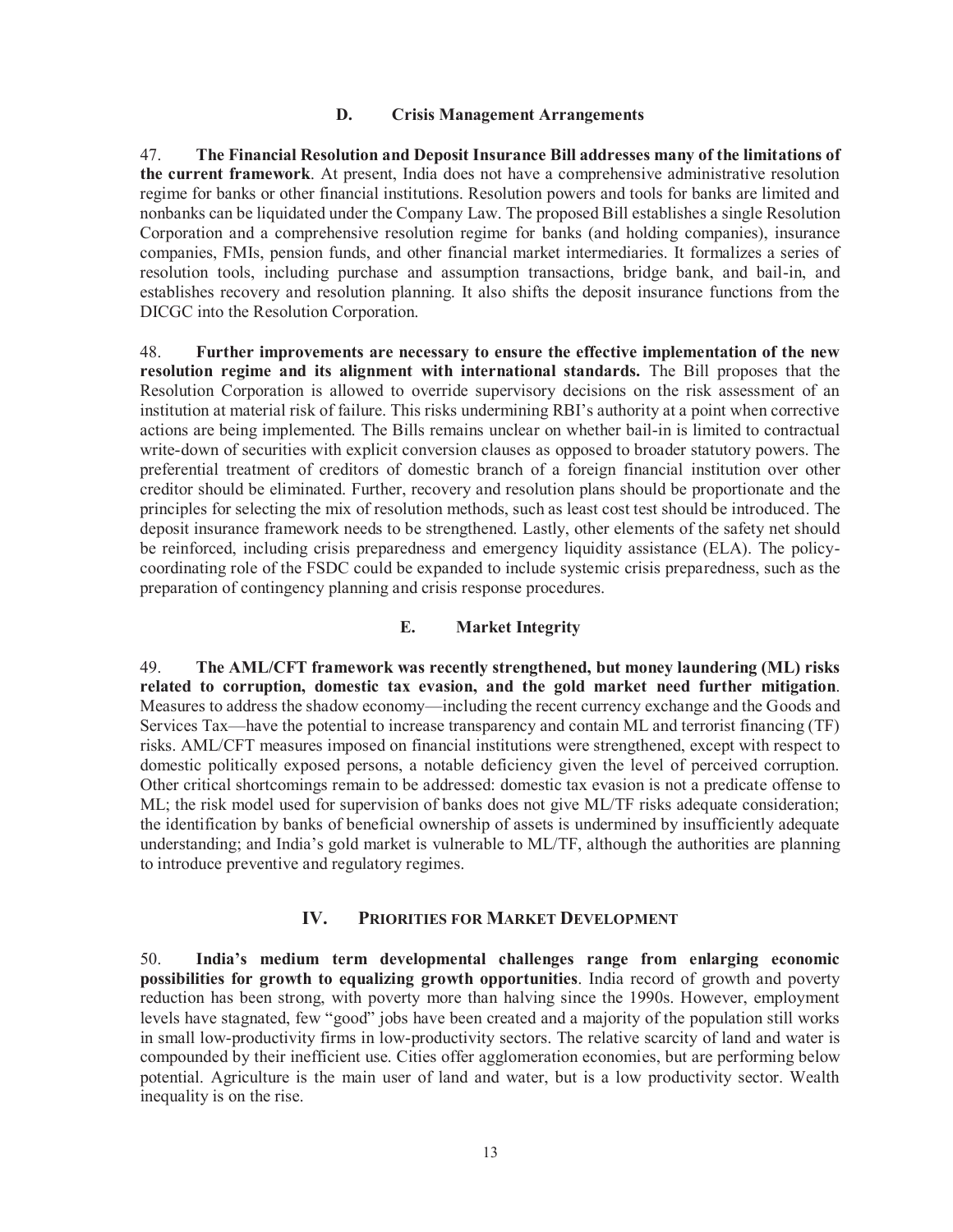51. **A deep, competitive, inclusive, and diversified financial sector is key to meeting these developmental challenges.** To expand the country's economic growth potential, the financial sector needs to allocate resources to the most productive firms. A banking sector saddled with NPAs cannot provide intermediation to this end. The efficient use of natural resources will require large long-term investments in infrastructure, for which a bigger and more diversified financial system is essential. Expanding capital markets and ensuring their liquidity is key in this respect. Lastly, equalization of opportunities requires individuals and businesses to have access to affordable financial products and services, beyond transaction accounts. To this end, recent gains in expanding account penetration should translate into widespread usage for which digitalization will be key and the PSL program should be assessed and redesigned to ensure that financial products and services reach the underserved in the most efficient way. The extensive role of the state in the financial sector (see Box 2) needs to be rationalized, optimized and made more efficient, and the capital provided by the public sector put to more productive use, to unlock the productivity potential of the economy at large.

#### **A. State Ownership and Competition in Banking**

52. **Banking sector inefficiencies are reflected in a relatively high interest rate spread.** Limited competition in the banking sector (Box 5), coupled with costs imposed by SLR and PSL and managerial inefficiencies in PSBs, could explain why India has one of the highest spreads among a group of comparator countries. All other comparators (China, Mexico and South Africa) have lending to deposit spreads that are less than half those of India.

53. **The sheer size of PSBs affects negatively the overall level of intermediation**. The recent credit deceleration is a case in point. PSBs dominate the sector in terms of asset size and scope of the branch network. PSBs' capital erosion is already significantly limiting their lending capacity, holding back overall lending growth. In 2016 bank credit growth reportedly was the lowest in decades. A prompt resolution of the NPA problem for PSBs is essential to support credit growth.

54. **The large government ownership in the banking sector needs to be rethought.** Given the very large size of PSBs, the rationale for continued deployment of such large and increasing amount of public capital needs to be reassessed. Exercising shareholder oversight responsibility for such a large portfolio of banks is a significant administrative burden for the government. Further, the objectives laid down in the Nationalization Law (to control the heights of the economy and to meet progressively and serve better, the needs of development of the economy in conformity with national policy) were spelt out almost 50 years ago when the domestic and global financial systems and the Indian economy looked very different. The depth of the system, development of new capital market instruments and technological advances have changed substantially the financial sector. For example, in the late 1960s the PSBs branch network, was the only infrastructure to deliver services. Today and going forward, branch networks have and will continue to decrease in importance, owing to increased digitalization and alternative payment mechanisms. In the same vein, long-term financing for development can today be raised through capital markets.

55. **Going forward, the authorities should revisit the role of state ownership in the banking sector, and should pursue a strategy for PSB restructuring and privatization.** A policy banking/sector ownership strategy should seek to identify the parts of the financial sector, direct ownership in which the government sees as critical. A blueprint for restructuring and privatization should be developed to guide the eventual divestment of state-owned entities. A significant share of the state-owned banking sector (by assets) should be privatized to enhance efficiency of intermediation. The strategy should be founded on two pillars. First, any further capital injection by the government should be made conditional upon resolution of the weaker PSBs, the good assets and liabilities of which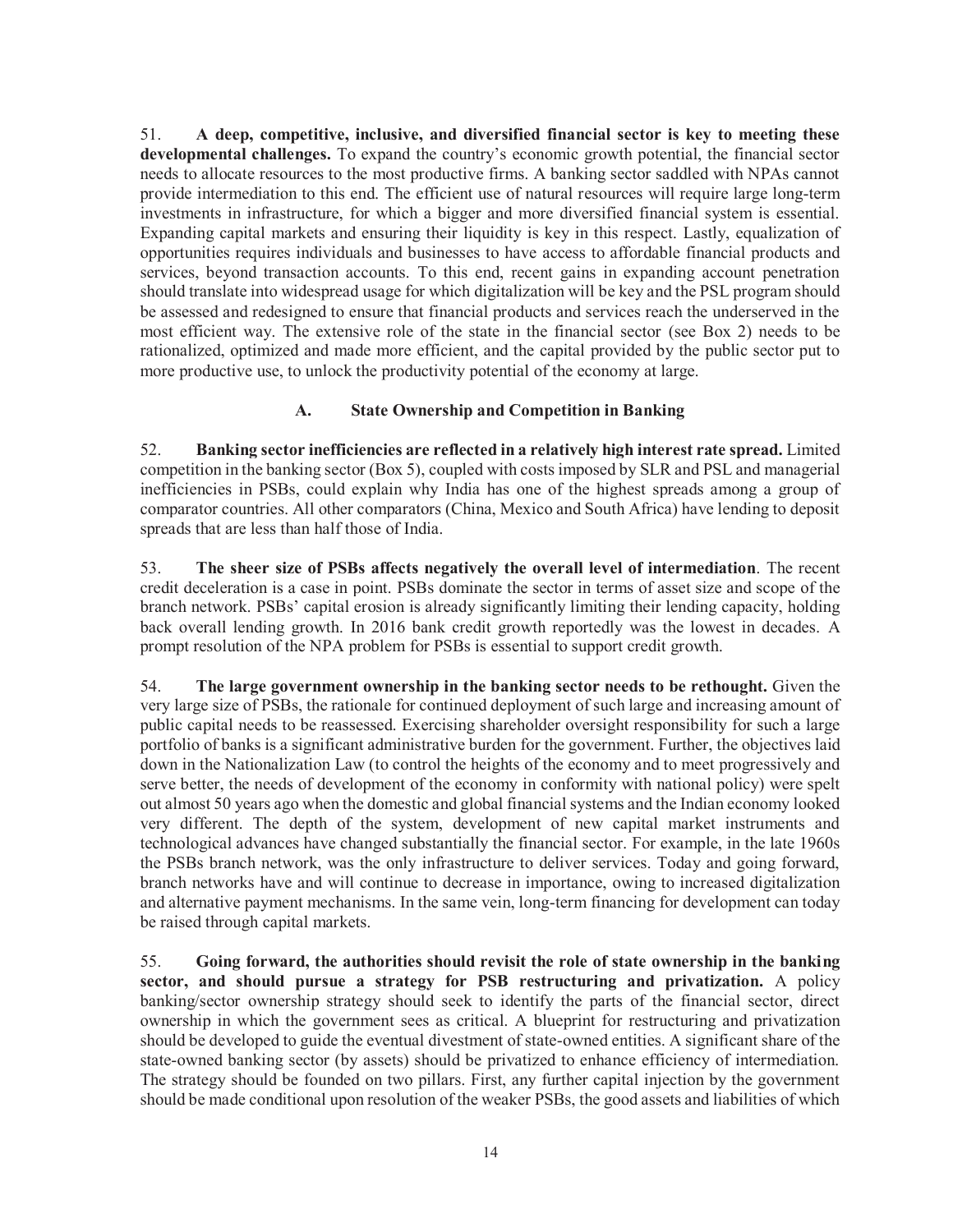should be merged with stronger PSBs. Second, the plan should spell out a divestment/privatization road map with a clear timeline. The plan should be drafted shortly and be implemented over the medium term.

#### **B. Long-term Finance**

#### **Housing finance**

 $\overline{a}$ 

56. **The residential mortgage market has grown rapidly**. The market is still dominated by banks, but housing finance companies (HFCs) are catching up. By March 2017, the mortgage portfolio was equivalent to 11.9 percent of GDP, compared with 6.7 percent at end-March 2012. Affordable housing is the fastest growing segment and benefits from a government program of interest buy-down subsidies for borrowing end-buyers, and tax benefits to builders of affordable homes. Residential mortgages have mostly adjustable rate loans with an average duration of 8 years, as prepayments are high.<sup>6</sup> While banks are still the largest providers of mortgage lending, HFCs have been growing due to expansion in the affordable housing segment. There are currently 70 active HFCs, about 30 more than 5 years ago, with a market share of 42 percent. The 4 leading HFCs account for 79 percent of the overall HFC segment.

57. **NPAs in the segment are low, but considering its fast growth, time is ripe to strengthen oversight, which should be brought to RBI**. The quality of the mortgage portfolio remains very good (NPA at 0.55 percent for HFCs and 1.2 percent for banks). However, the strong credit growth in sector; increasing competition faced by HFCs from banks; and the expansion of HFCs' real estate development portfolio points to the need for stronger supervision. Placing HFCs under RBI supervision will ensure stronger oversight, a more comprehensive supervision of housing market risks and a level-playing field between banks and HFCs.

58. **To ensure appropriate risk management and a level-playing field two regulatory amendments are necessary.** In order to stimulate mortgage lending, the RBI recently reduced riskweighting for new residential mortgage loans to 35 percent and general provisions to 25 bps (from 40 bps). These measures should be extended to existing residential mortgage loans, contingent on sound capitalization in the sector. The regulation among HFCs is uneven. Entities that have been licensed recently are banned from deposit mobilization, prompting the need for harmonization of regulations across different HFCs.

59. **The funding model of smaller HFCs is unsustainable and NHB's wholesale role has become negligible.** The largest and well-rated HFCs can mobilize diversified funding from various sources, including banks (driven by PSL targets), raising term deposits, and issuing certificates of deposit or medium-term debentures (the latter, given their high ratings). In contrast, smaller HFCs have only limited access to long-term funding and cannot raise term deposits, as NHB has banned deposit mobilization for recently licensed institutions. Currently HFCs rely only marginally on NHB refinancing. At end 2016, NHB refinancing represented only 3.7 percent the mobilized funding for residential mortgage markets, and less than 4 percent of HFCs' funding alone, out of line with the NHB's intermediating function and mandate. NHB should scale up its wholesale funding activities. An ownership transfer of NHB to MOF and a revamp of the institution could spur crowding in of private funding into the housing finance market. The NHB should standardize and enhance securitization of mortgage pools.

60. **A greater mobilization of the long-term bond market is needed beyond PSL securitization.** Such mobilization would require a re-activation of AAA-rated pass-through

<sup>&</sup>lt;sup>6</sup> Lenders do not apply prepayment fees when the loan is prepaid from savings but they charge refinancing fees.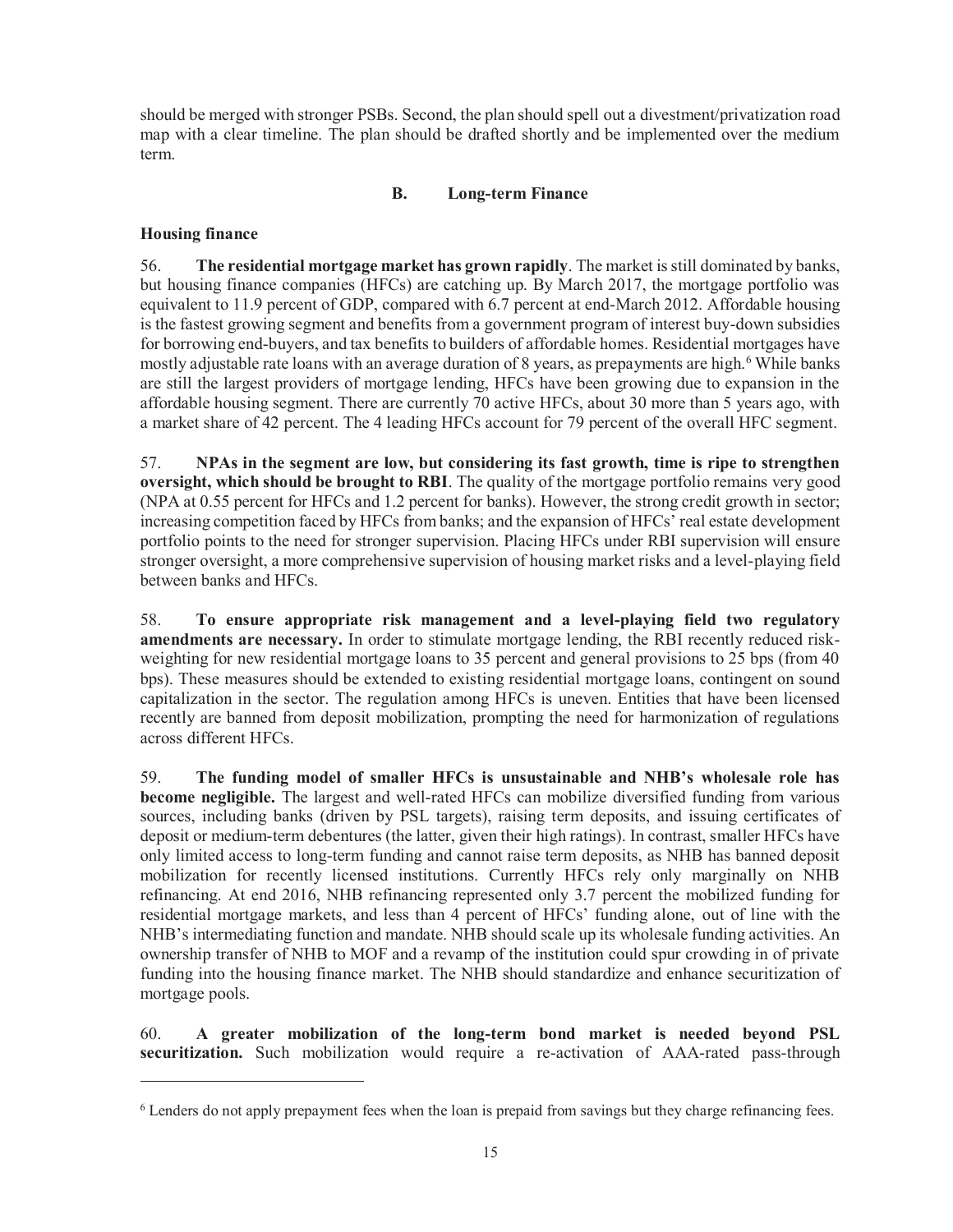certificates, allowing access to funding from insurance and pensions funds. This requires: (i) reduction of the 10 percent minimum retention requirement for residential mortgage-backed securities (RMBS) as an asset class; (ii) external enhancement by NHB on standardized mortgage pools; and (iii) reduction of the 5–7 percent stamp duty on immovable property through a modification to the Indian Stamps Act<sup>7</sup>

61. **In the long run, covered bonds could help lenders access attractive funding though higher ratings and longer funding maturity.** This instrument would be useful to midsize HFCs, which face more constraints in accessing long-term funding than the largest lenders that already access AA-rated bond markets. In the future, covered bonds and RMBS could play a much larger role if fixed-rate mortgage markets are revived (by adjusting the program of subsidized rates for affordable housing). Limits on banks' issuance of covered bonds would be needed.

#### **Infrastructure Finance**

 $\overline{a}$ 

62. **Past government plans to facilitate infrastructure investments have fallen short of target and the banking sector is burdened with infrastructure-related NPAs**. Between 2012 and 2017, the authorities had expected to facilitate infrastructure projects for 10 percent of GDP, with a half of the funds expected to be originated by the private sector. The authorities were relying on banks as well as on the India Infrastructure Finance Company (IIFCL), an apex institution for infrastructure finance established in 2006. However, only 70 percent of the original investment target was met, with shortfalls of 20 percent and 43 percent from public and private investments. Furthermore, most non-budget finance was sourced from banks, specialized NBFC (e.g., IIFCL), and insurance companies, rather than from capital markets. Banks' infrastructure finance portfolio has performed poorly, with the stressed assets ratio of such loans reaching 19 percent as of end March 2017. Poor performance can be attributed to multiple factors; including poor quality of public-private partnership pipeline; delayed authorizations; problems with land acquisition for the projects, altered tariffs; debt with a shorter maturity than the project amortization period; over-leveraged promoters; high termination risks, and disputes between promoters and government. That said, authorities are well aware of the problem and are taking collective steps to resolve NPLs, by addressing weaknesses in the investment pipeline including through tackling co-ordination challenges, institutional capacity, rebuilding trust in PPP models, and, crucially, introducing new financing mechanisms with differentiated risk-bearing characteristics.

63. **Infrastructure Debt Funds (IDFs) were also established to complement bank finance for infrastructure, their tax and regulatory framework should be watched closely**. IDFs are either NBFCs or Trusts/Mutual Funds; 6 IDFs are now in operation but have leveraged modest debt amounts (US\$1.94 billion) relative to financing needs. More recently, the authorities have developed a complete regulatory framework for infrastructure investment trusts (InvITs). These are pooled Trust Equity Investment Vehicles to securitize cash flows from operating infrastructure projects, therefore permitting to free up long-term investment capital and attract long term institutional investors, along with a favorable tax treatment. While it is too early to assess the development effectiveness of InvITs, early signs are positive. Yet the tax and regulatory arrangements need to be closely monitored. Lastly the authorities have permitted the issuance of Municipal Bonds by selected Urban Local Bodies to finance local infrastructure. State and municipal infrastructure expansion, stimulated by e.g., the Smart Cities initiative which alone anticipates over Rs. 1.3 trillion (over US\$20 billion) of project investments, will be an important driver of the overall infrastructure finance developments.

<sup>7</sup> Exempting RMBS transactions from stamp duty, as this was done for factoring and securitization of NPLs.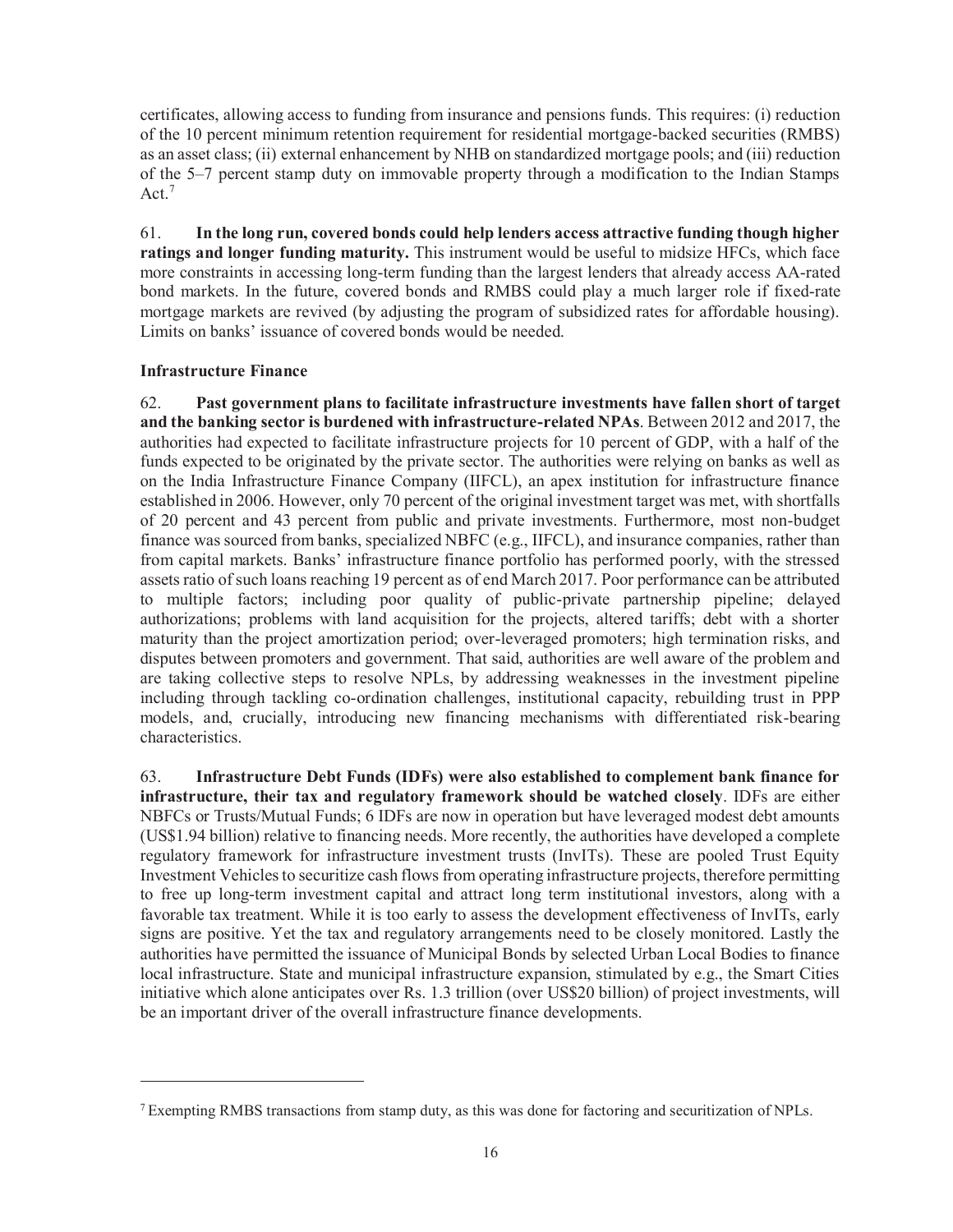64. **As the authorities intensify their efforts to stimulate infrastructure finance, they would benefit from a comprehensive "capacity" diagnostic**. Such diagnostic would cover both upstream and downstream phases of the overall infrastructure finance system and would help identify financing gaps, reform requirements, or risk mitigation needs specific to sectors. It would determine what it would take to leverage commercial finance, identify cross-sector challenges and specific sector reforms, and adjust funding and risk-sharing instruments to produce optimal leverage of scarce public resources. The diagnostic is timely as authorities are about to provide significant fiscal support to the newly established National Investment and Infrastructure Fund (NIIF), a strategic equity fund, and a proposed Credit Enhancement Fund.

65. **NIIF, a fund of funds, was created in 2015 to address the infrastructure needs, but is not yet fully established.** It will invest in greenfield and brownfield infrastructure, through equity or quasiequity, and is initially targeting sectors like green infrastructure and port logistics. The NIIF has not yet completed its equity roundtable—expected at US\$6 billion, 49 percent of which is to be provided by the government—and hopes to start investing in late 2017. A swift operationalization of NIIF is essential for the credibility of the authorities' efforts in infrastructure finance.

66. **The prudential requirements for the soon to be created Enhancement Fund should be carefully designed**. Such Fund is also to get capitalized by strategic public institutions, such as IIFCL and LIC, to facilitate the access to corporate bond market to finance infrastructure project. It should be sufficiently capitalized to leverage bond market investors. Its operational model must be carefully designed to enhance the right sectors, sponsors, and projects as well as encourage other structuring solutions for risk sharing. In addition, the RBI regulations on credit enhancement need to be adjusted on credit provisioning, capital adequacy and debt leveraging. Partial credit guarantee activities require less of ex-ante prudential capital and general provision, but guarantee fees should be actuarially priced.

67. **Domestic institutional investors have a commanding presence in financial markets but their participation in infrastructure finance should be further fostered**. India's infrastructure lending has remained concentrated with 50 percent of debt with banks, mostly PSBs; specialized nonbank lending institutions made further 35%. Global experience suggests that the non-banking sector plays a central role in the sustainable development of infrastructure finance markets not least because they help diversify banks' exposure in bulky, long term assets. India's infrastructure lending is concentrated with 50 percent of debt with banks, mostly publicly owned. Although the domestic institutional investor base accounts for about 70 percent of GDP and has been growing through mutual funds (16 percent of GDP), state provident fund (21 percent of GDP), insurers (25 percent of GDP), and pension funds (still small but expanding rapidly), it has not, however, participated much in infrastructure finance. In fact, corporate bond market growth (stock of corporate bonds was equivalent to 20 percent of GDP) has only benefited the top-rated corporates (AA or higher rated), and has been limited to maturities between 2 and 10 years. This reflects conservative regulatory requirements for provident funds and insurance companies, suggesting potential for gradual easing of investment criteria with deepening market liquidity and increasing rating stability. A review of the existing prudential framework for institutional investors should be undertaken to allow for more balanced risk-return investments, like in pooled structures, so that institutional investors could take on somewhat higher risks than currently allowed, for example permitting investments into A-rated asset class. This could be achieved by leveraging the inter-regulatory coordination mechanism for a harmonized approach to asset classes by regulators.

#### **C. Corporate Bonds**

68. **Several measures have been taken to quicken the pace of bond market development.** Many of the proposals drafted by the H R Khan Committee have been adopted as reforms, including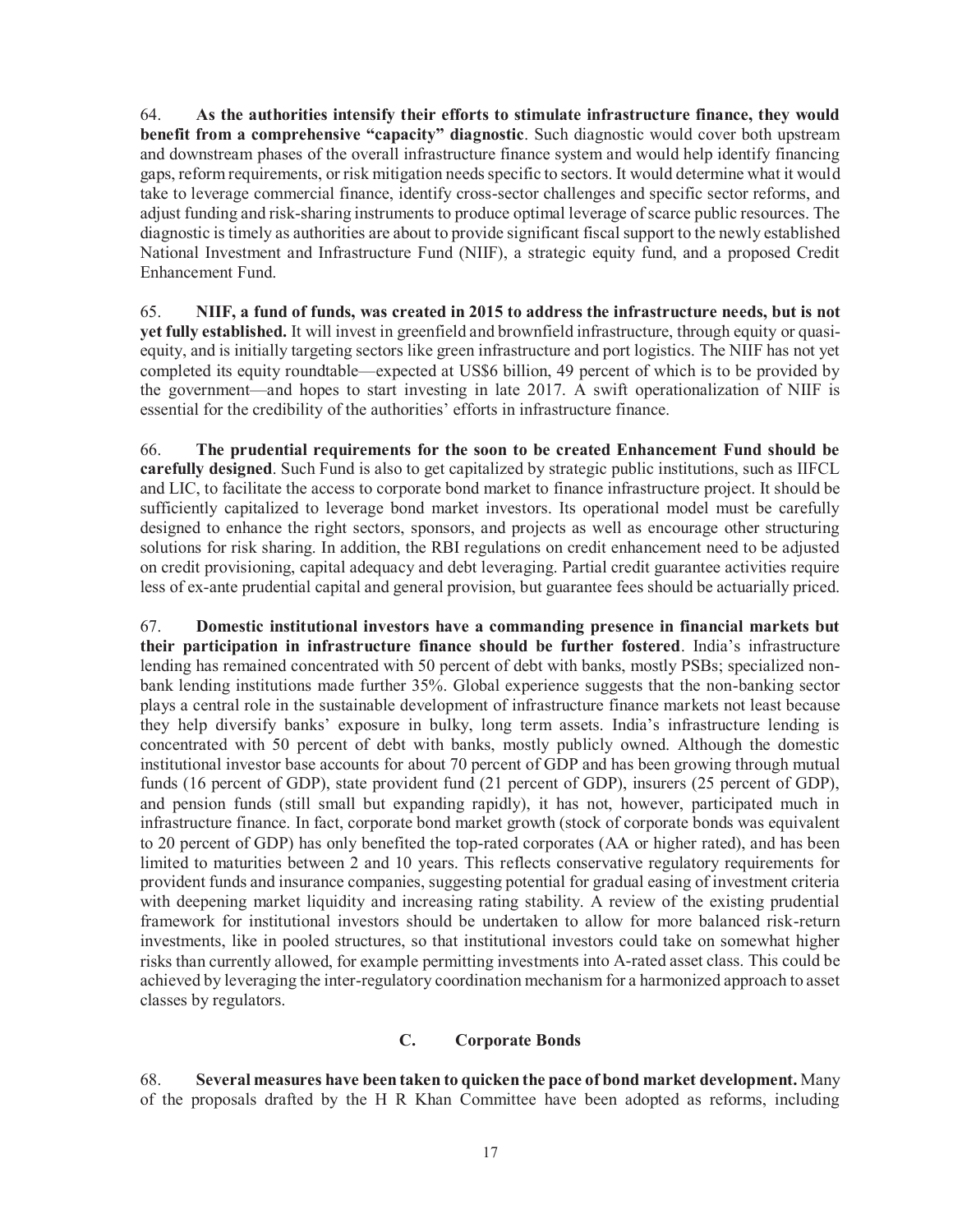introduction of trading on electronic trading platforms in primary markets; creation of an information repository; adoption of standards for the methodologies used by rating agencies; recognition of brokers as market makers; and sanctioning of investment by foreign portfolio investors in unlisted bonds. Banks may now also provide partial credit guarantees, and the insolvency and bankruptcy framework should enhance the position of corporate bond investors. A new RBI regulation which was adopted in 2016 is inducing large corporates to use corporate bonds over incremental bank lending, above a certain limit of bank loans. SEBI has recently issued specifications on International Securities Identification Number rationalization for debt securities.

69. **Allowing corporate bonds in the collateralized borrowing obligations (CBLO) structure could have a positive impact on liquidity in these securities in the near-term.** Expanding the RBI collateral framework for monetary operations to corporate bonds may help to improve liquidity, but this is likely to be a medium-term goal as banks already have substantial holdings of government securities. Instead, expanding the CBLO market repo structure beyond government securities to corporate bonds could bring near-term benefits to liquidity in the corporate bond market.

#### **D. RBI Liquidity Management & Market Development**

70. **Adjustments to the RBI's operational framework could help RBI liquidity management and market development**. To facilitate banks' management of short-term liquidity shocks, the RBI should move toward full reserve averaging and calibrate its liquidity providing operations based on forecasted liquidity needs (which will also require improved government cashflow forecasts), as opposed to net liability metrics as a measure of liquidity demand. Other areas of improvement include; (i) permitting remuneration of rupee reserves; (ii) removing ceilings around the used of use of government instruments for sterilization; (iii) establishing a clear investment framework for government deposits, distinct from monetary policy auctions of liquidity; (iv) ceasing liquidity lines to the government and states; and (v) excluding nonbank primary dealers' access to RBI standard facilities, which would be assisted by the establishment of an independent debt management office.

71. **The RBI should continue phasing out the Statutory Liquidity Requirements (SLR) requirement, with a view to discontinuing it eventually**. Government bond market liquidity appears to have improved recently, helped by a progressive reduction in the SLR requirement and the held-tomaturity classification, though a further calendar of reductions should be announced. A carve-out within the SLR is available for liquidity coverage ratio (LCR) purposes through the RBI's Facility to Avail Liquidity for Liquidity Coverage Ratio (FALLCR), and the RBI should review its structure, so that it encourages monetization of high-quality liquid assets in the market in the first instance, with any privileged RBI support structured on considering term premia and the cost of liquefying those assets in the market.

#### **E. Fostering Financial Inclusion and Digitalization**

72. **The National Financial Inclusion Program -- Pradhan Mantri Jan Dhan Yojana (PMJDY) -- has fostered a sizeable increase in the number of individual accounts in India**. The PMJDY has yielded impressive results, with about 280 million accounts created since August 2014. Importantly, the PMJDY success is backed by the introduction of unique biometric identification of each citizen (*Aadhaar*), a prerequisite for opening bank accounts and now used as the primary 'know your customer' tool. The PMJDY accounts are also used for channeling public subsidies and direct cash payments for social programs directly into the accounts, reducing leakages. Further, to expand the limited access network, two new categories of financial institutions (Payment and Small Finance Banks) were created.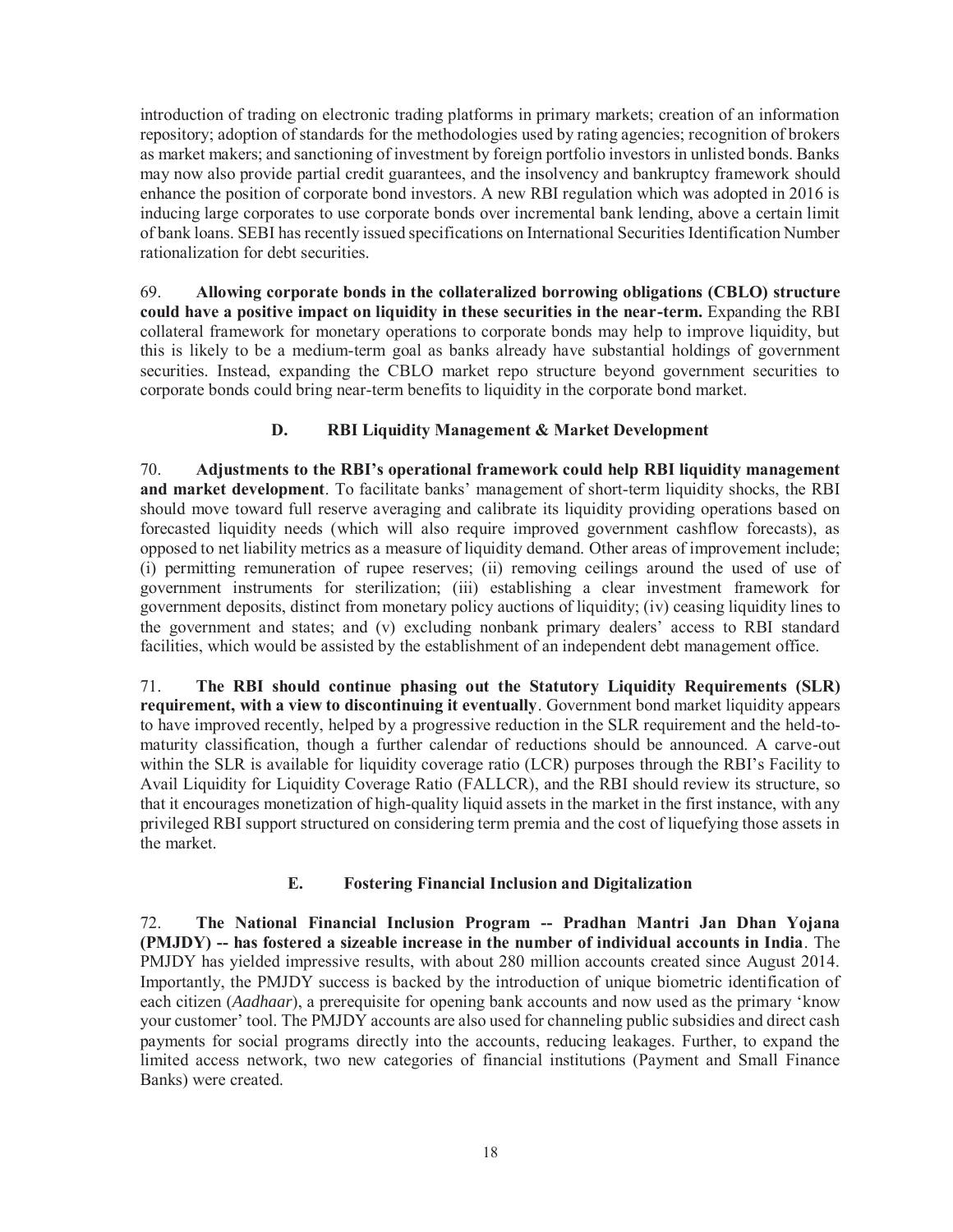73. **However, modest penetration of electronic payments, digital account access, and overall access network have led to limited account usage and product diversification**. This also explains the relatively low level of per-capita cashless transactions (see Figure 3). Although the November 2016 currency exchange initiative has helped increase electronic transactions, recent data show they have gone down to what appears to be their longer-term trend. Product diversification remains limited, with only 44 percent of Indian adults saving through a bank and only 13 percent borrowing through formal channels. Diversification could be enhanced by financial literacy measures, use of alternative data, continued digitization of recurring payment streams, and the recently launched certified credit counsellors scheme.

74. **Some key policy measures could further increase digital payments and spur transaction volumes in individual accounts.** While some issues with the Business Correspondent (BC) model are being addressed, the business model and the complex commission structure are still an impediment.<sup>8</sup> Similarly, when designing and promoting digitization initiatives, it is important to promote both incumbent payment instruments, such as payment cards (which is the most used payment instrument currently) and new innovative mechanisms, such as *Aadhaar*-enabled payments. Measures to incentivize the adoption of digital payments should also be sustained, like giving tax rebates to either payer or payee or both. Finally, a National Payments Council should be established to facilitate public and private sector dialogue and coordinate on digital payments, and inform policy formulation by the government and the RBI.

75. **Recent reforms in the financial infrastructure have assisted in reducing the finance gap of Small and medium-sized enterprises (SMEs).** In 2014 only a few SMEs had access to credit. Thanks to reforms implemented, access to credit is no longer perceived as major constraint, in contrast to peer markets like Russia or South Africa where it is among most problematic factors impacting competitiveness.<sup>9</sup> In terms of easiness of getting credit, India is positioned 44 out 189 economies; while South Africa and China rank 62.<sup>10</sup> Reform of the credit bureaus regime and the creation of a moveable collateral registry are also contributing to increased access for SMEs.

76. **An impact analysis of the results of PSL, as well as credit gap analysis, should be conducted.** The impact of directed lending for underserved segments is difficult to assess, in absence of specific objectives and an evaluation. The PSL scheme is meant to promote credit allocation to underserved segments, although it does not include regional allocation criteria. An analysis of PSL at the state level seems to indicate that lower-income states and rural areas remain largely underserved by the PSL. The upcoming financial inclusion strategy presents a unique opportunity to conduct impact and gap analyses of the PSL program, differentiating among different sectors and geographical areas. While the scope of the PSL program for commercial banks should be reduced, new incentive-based programs should be designed to substitute directed lending. Specific mandated lending could be retained for specialized institutions—regional rural banks (RRBs), small finance banks, NBFC Micro Finance Institutions (MFIs), and cooperative banks—and development financial institutions.

77. **The upcoming financial inclusion strategy presents a unique opportunity to draft a comprehensive strategy and to create a strong institutional set up to support its implementation**.

 $\overline{a}$ 

<sup>&</sup>lt;sup>8</sup> A study shows that 80 percent of the surveyed agents are doing less than 10 transactions a day. Only 0.2 percent of the Customer Service Points (CSPs) have a monthly earning of more than Rs. 6,000 and there is no uniformity in commission pay-out with a variety commission structures exists, which range from fixed commission per transaction to percentage basis. Tiwari et al, The Curious Case of Missing Agents in Rural India—The Reality Behind the "221,341 Customer Service Points in India", MicroSave India Focus Note 105, 2014.

<sup>&</sup>lt;sup>9</sup> 2016/17 World Economic Forum Global Competitiveness Index.

<sup>10</sup> Doing Business 2017.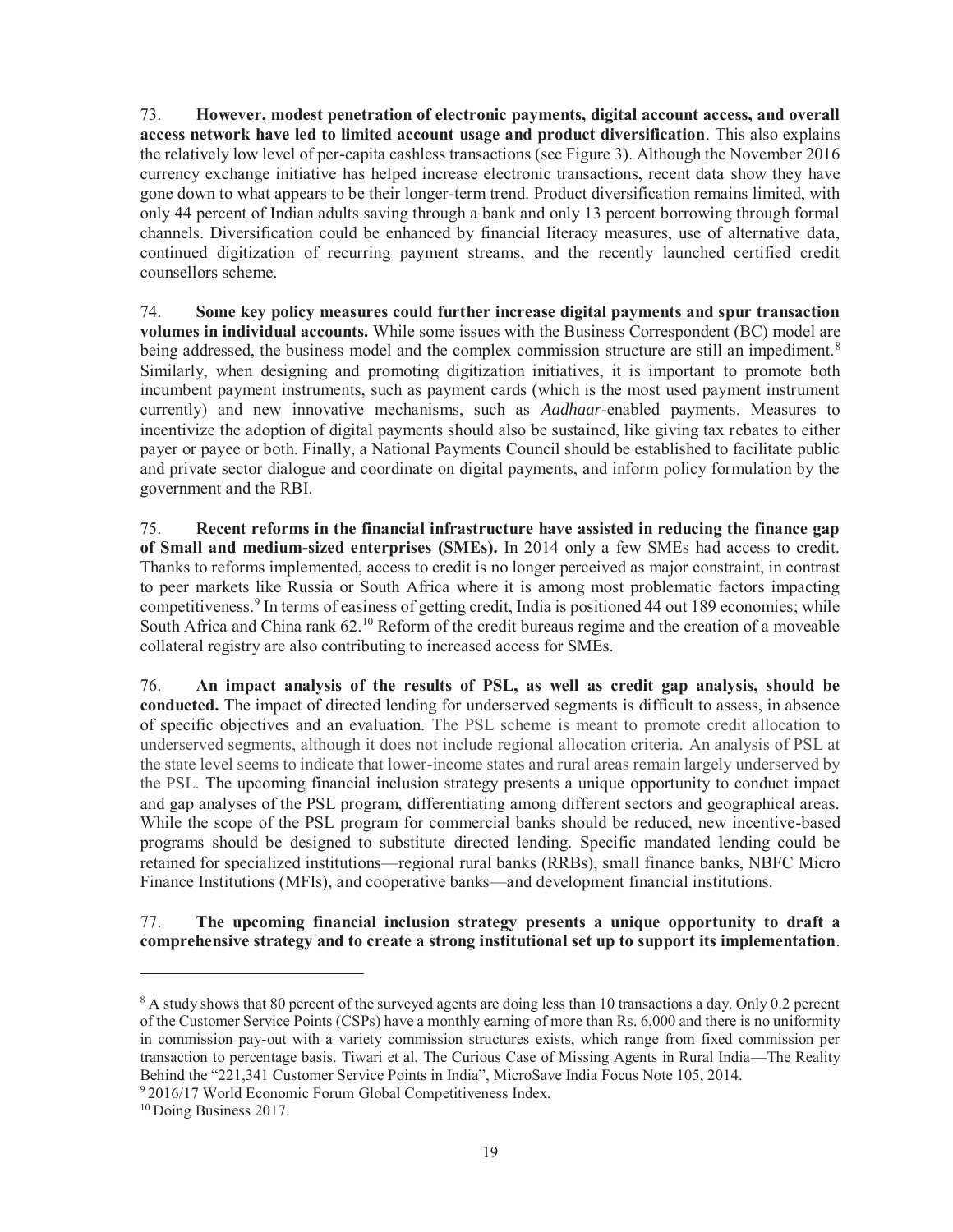The strategy should focus on all underserved segments and build on the expansion of account access achieved to date. The strategy should be preceded by an inventory and assessment of all the existing government-funded and directed programs and institutions created to promote inclusion. This is essential to ensure that fiscal resources are spent efficiently and in a prioritized manner, and programs achieve desired outcomes. Lastly, the implementation of the strategy requires the attention of many public and private sector stakeholders, including several ministries and the regulators. The reconstituted Financial Inclusion Advisory Council (FIAC) and the financial inclusion and literacy group under the FSDC provide a mechanism for this.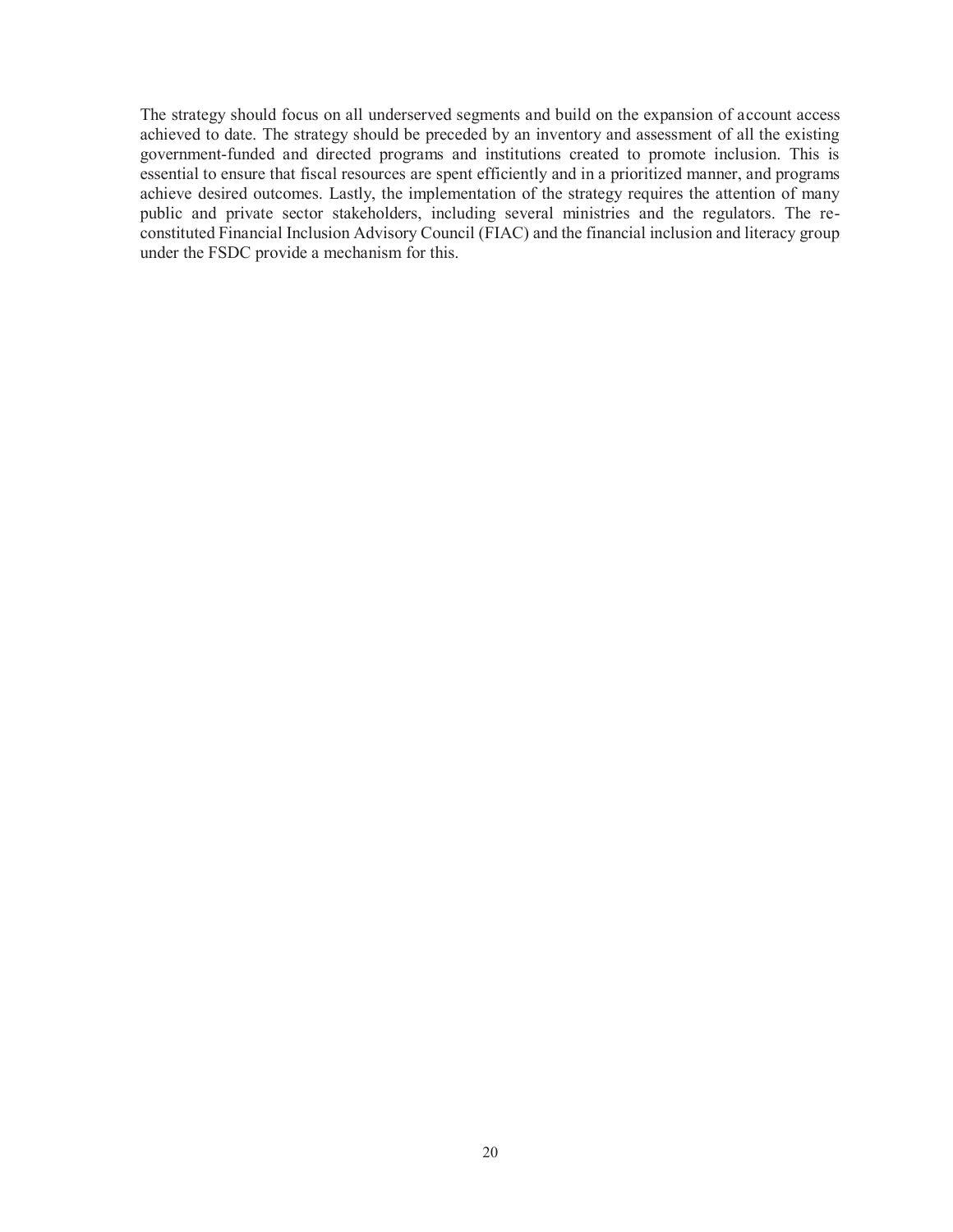#### **Box 1: Policy Initiatives to Address Problems in the Banking System**

#### **The authorities took several important measures to address problems in the banking system**:

*More accurate recognition of risks*. The RBI strengthened its asset classification and provisioning rules in 2015. It also performed an AQR in 2016, which covered the major 36 banks (including all PSBs) and 93 percent of total gross loans. A significant part of the large corporate borrower accounts was examined, and information from the Central Repository of Information on Large Credits (CRILC) was used to ensure consistency in classifying exposures of the same borrower across banks.

*Corporate debt restructuring schemes.* The RBI introduced in 2015 and 2016 three new schemes to facilitate loan restructuring—the 5:25 scheme to reschedule long-term financing for large projects; the strategic debt restructuring (SDR) scheme, to facilitate a debt/equity swap with a change of management; and the Scheme for Sustainable Structuring of Stressed Assets (S4A), to divide debt into sustainable and unsustainable portions. These schemes have had a limited take-up by lenders for several reasons: first, they provide rigid solutions that do not allow customization to the needs of specific cases; second, lenders have uneven capacity to withstand losses, making it hard to strike agreement on debt restructuring solutions; third, there are perceived risks of personal criminal liability of PSB staff with respect to asset disposal. Some concerns were supposed to be addressed by the establishment of the Oversight Committee with a mandate to monitor compliance with regulations and procedures.

*Insolvency and creditor rights*. The 2016 Insolvency and Bankruptcy Code introduces a modern framework regulating the insolvency of companies, partnerships and individuals. For companies, there is a corporate resolution procedure that aims at the approval of a restructuring agreement within 180–270 days. In the absence of agreement, the company is subject to liquidation. The RBI Oversight Committee was granted additional powers to push the largest NPA cases into insolvency. The 2016 Enforcement of Security Interests and Recovery of Debts Act has strengthened the rights of secured creditors for out-of-court enforcement (SARFAESI) and, generally, the rights of financial creditors at the debt recovery courts. The reforms provide for a liberalization of foreign investment in asset reconstruction companies, and the minimum capital and cash component requirements of asset reconstruction companies were strengthened to encourage increased NPA purchases from banks.

*Banking sector revitalization*. The government's Indradhanush Plan, introduced in 2015, aims at revitalizing the PSBs by strengthening capital and improving their governance, autonomy, risk controls, and capacity to deal with stressed assets. Greater consolidation of the 27 PSBs is also being considered as a way to strengthen the banking system. As part of this effort, the PSBs were encouraged to increase private sector participation in bank equity, with a view to decreasing government ownership to the legal minimum of 52 percent.

*Development of corporate funding alternatives*. The RBI liberalized regulations on external commercial borrowings (ECBs) by corporates in 2015, including fewer end-use restrictions and higher debt ceilings, and in 2016 allowed infrastructure companies and certain NBFCs to tap external borrowing. Also, a new framework introduced in 2015 sanctions the issuance of rupee-denominated (Masala) bonds overseas.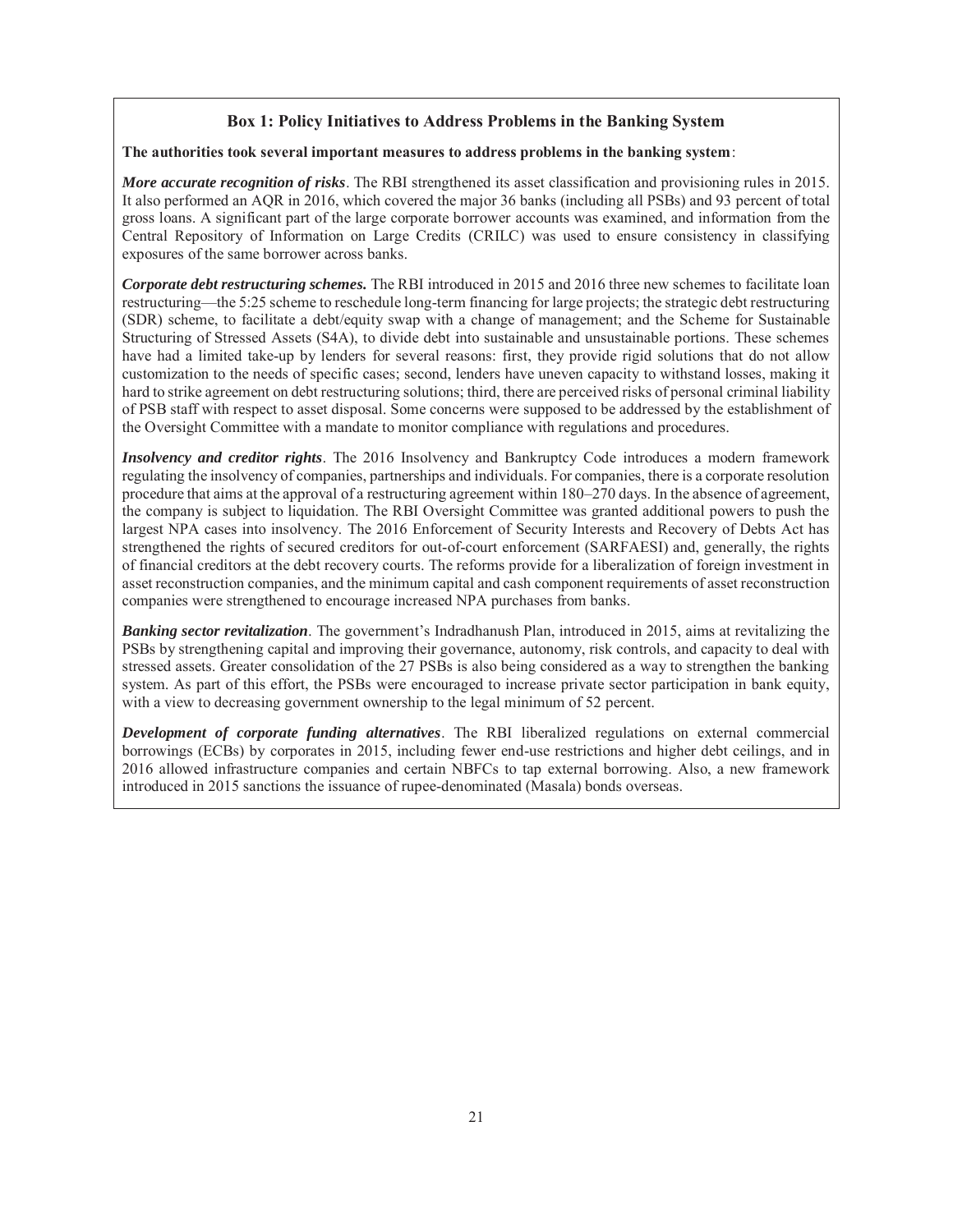#### **Box 2: Taxonomy of Public Sector Intervention in the Financial Sector**

#### **The public sector plays an important role in the Indian financial sector as an owner, direct promoter of financial sector development, and beneficiary of funding.**

**Ownership.** The government is a majority owner in PSBs, RRBs, state cooperative banks, and specialized financial institutions. The 56 RRBs are specialized banks jointly owned by the central government, the State governments, and sponsoring PSBs. The government also owns specialized development institutions, namely the Exim Bank), National Bank for Agriculture and Rural Development (NABARD), Small Industries Development Bank of India (SIDBI), India Post, and Micro Units Development and Refinance Agency (MUDRA). RBI wholly owns NHB. The government owns LIC, the largest insurer (and a significant institutional investor, including in PSBs), General Insurance Corporation of India (GIC) (the sole locally incorporated reinsurer), IIFCL, and a host of smaller development financial institutions for serving various other segments of the society. In the infrastructure finance area, it also set up the NIIF, a fund of funds, and is considering establishment of a credit enhancement facility.

In most regards, public and private sector financial institutions are governed by the same prudential rules, although some differences exist by virtue of special legislation or agreements. For example, PSBs governance structures are controlled by their law of incorporation or the Nationalization Act, with implications for the supervisory outreach by RBI. By arrangement, PSBs are the sole providers of banking services to government agencies, state-owned entities, and Indian State governments. In insurance, LIC enjoys by law an explicit government guarantee for all sums which it assures, while GIC benefits from arrangements in the reinsurance market whereby primary insurers are required to cede 5 percent of all premiums to the company as well as to offer GIC first preference on other business ahead of foreign reinsurers' branches.

**Direct promotion of financial sector development.** Through PSL RBI requires all commercial banks and Urban Cooperative Banks to lend 40 percent, and RRBs and Small Finance Banks 75 percent, of their loan portfolio to agriculture, exports, small business, housing, and economically weak sectors. Additional requirements regulate conditions of lending to individual sectors, such as agriculture, where for smaller loans interest rates are capped and banks receive half of the interest in subsidies from the government. In insurance, there are requirements, which escalate annually for new insurers, to write minimum levels of non-life insurance for the rural and social sectors. Life insurers are also required to invest 15 percent of investment assets in infrastructure and housing sector (5 percent for general insurers).

The government also runs several interest subsidy schemes, these have increased in value from 0.3 percent to 0.8 percent of government expenditures in the 2009-2016 period.

Under the National Financial Inclusion Policy, the government has launched the provision of no-frills accounts, which banks are mandated to offer upon customers' request. It also introduced other low-cost pension and insurance products (i.e. premiums in motor third-party liability are fixed at low rates to ensure affordability). RBI requires banks to adopt and implement financial inclusion plans on an annual basis.

**Government financing.** Section 24 of the Banking Regulation Act,1949 (as amended) prescribes the SLR for commercial and co-operative banks. Under the SLR, which runs parallel to the LCR, reporting banks are required to maintain at the close of business every day, a minimum proportion of their Net Demand and Time Liabilities (NDTL) in prescribed securities recorded on a held to maturity (HTM) basis - which are predominantly in the form of Indian government securities. The SLR has been generally used for managing banking system liquidity and to provide a mechanism for banks to invest in income generating assets, making it relatively easy for the state to sell securities to banks. Both the HTM and SLR ratio have been aligned and recently reduced in line with a published schedule (currently 20 percent). The RBI also makes available to the central government and states credit advances to tide over temporary mismatches in the cash flow of their receipts and payments.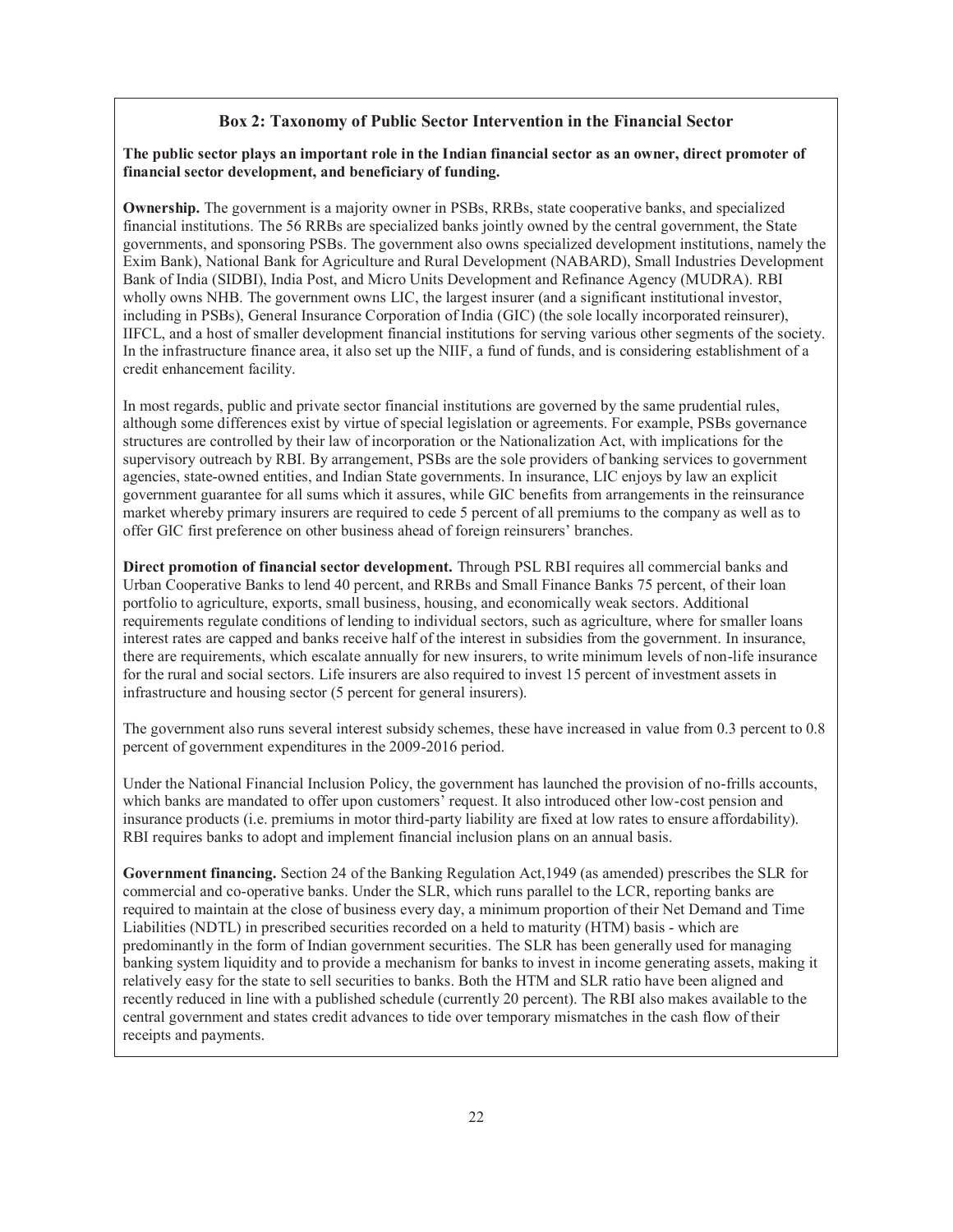

*Banking assets grew in nominal terms, but growth has significantly decelerated over the past years. Life insurance remains the largest nonbank market.* 



*NBFCs have doubled in absolute terms, but are small. Debt markets remain shallow yet deepening briskly.* 



Sources: Reserve Bank of India; and; IMF World Economic Outlook (WEO).



**India Banking System Assets by Type of Bank, March 2017** (Percent of total banking assets)





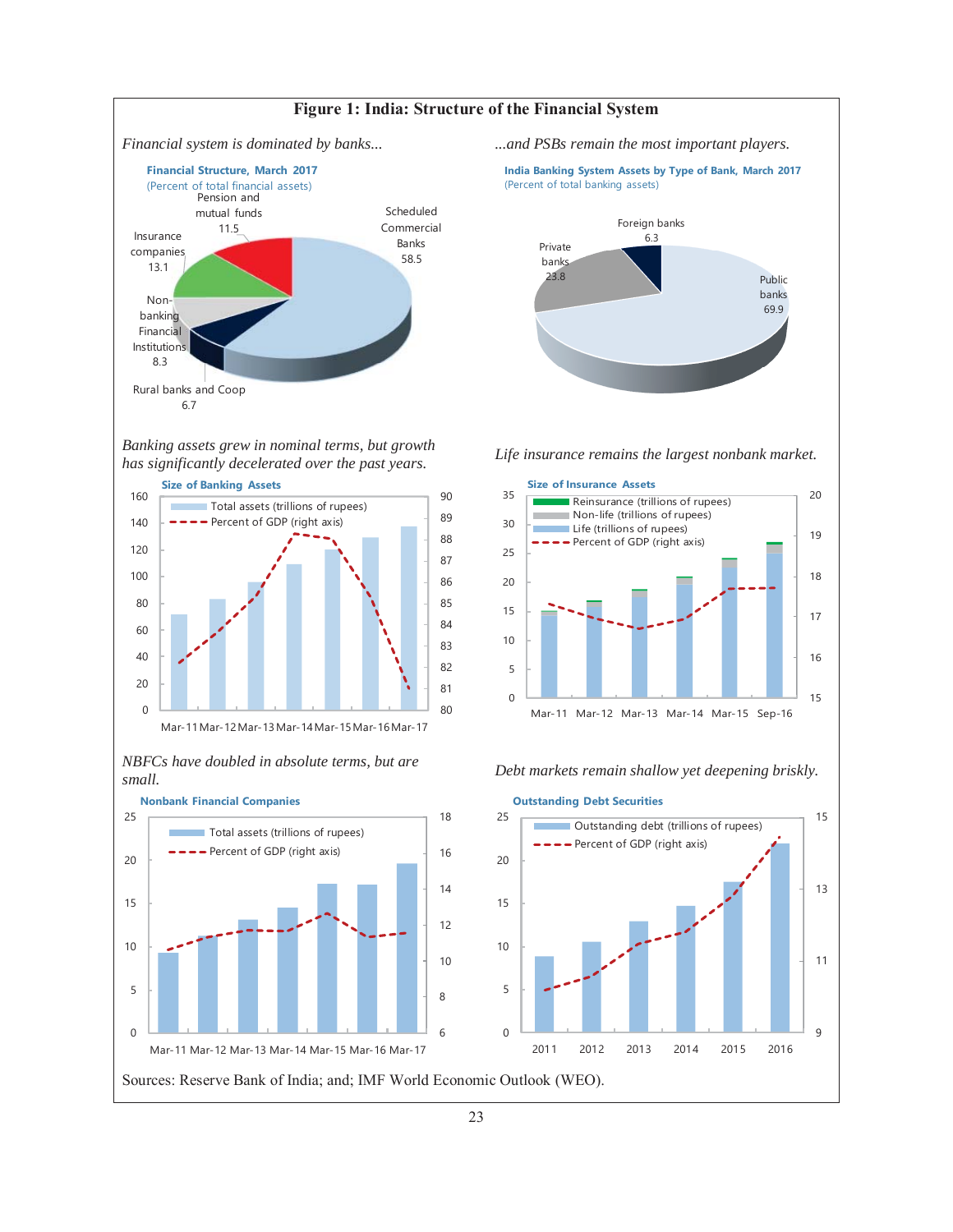

#### **Figure 2: India: Financial Development Benchmarks, 2011–16**

*... and statutory requirements crowd out private credit.* 

**Private Credit to Deposits**



 $\Omega$ 



*Bank efficiency indicators lag peers…. ... and asset quality is weaker.*  **Nonperforming loans/ Total loans**



*India's equity market is matching up with the peer group…*





*...but the insurance sector is still significantly smaller.* 

2011 2012 2013 2014 2015 2016



Sources: FinStats Dashboard 2017, World Bank Group; and IMF Financial Soundness Indicators. Note. Peer group of countries consist of Brazil, Russia, China and South Africa.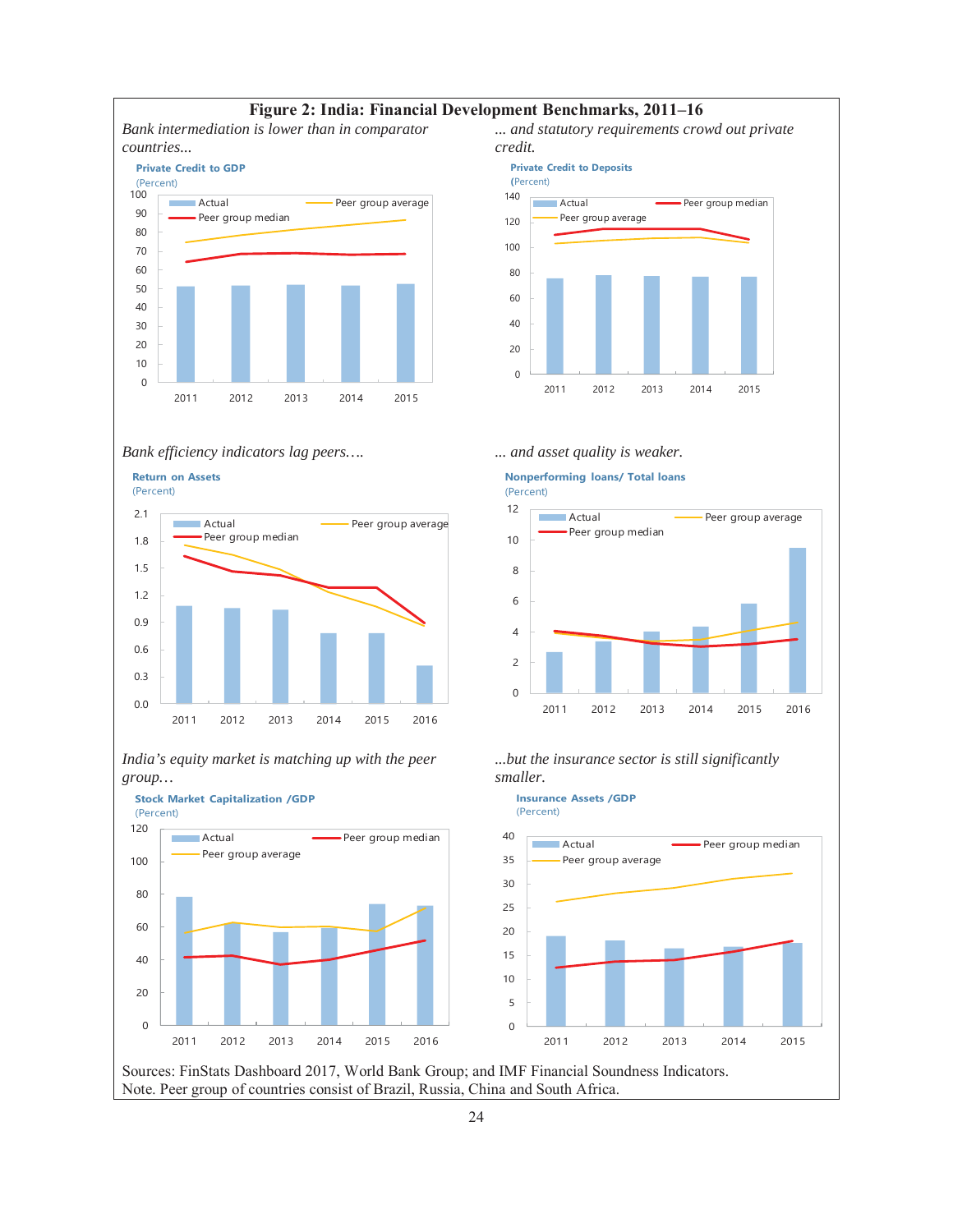

*Similarly, the volume of electronic transactions has increased. However, the percent of per capita cashless transactions is still limited in comparison to peer economies.* 



*And the number of electronic payment instruments is still lower than in other BRICS economies…*



*…and account numbers and balances are steadily increasing from a low base.* 

**Number of Accounts and Balances**



*While targets of financial inclusion plansY (in terms of access points) have almost been reached…India still lags behind peer economies in terms of access points.* 



*While the WLTS contributed to a rise in digital payments, recent data shows that the rise has not been sustained.* 



#### Sources: Intermedia Survey (2015); RBI; IMF Financial Access Survey; GPSS 2015; and WEF Study (2016).

**Figure 3: India: Financial Inclusion and Digitization**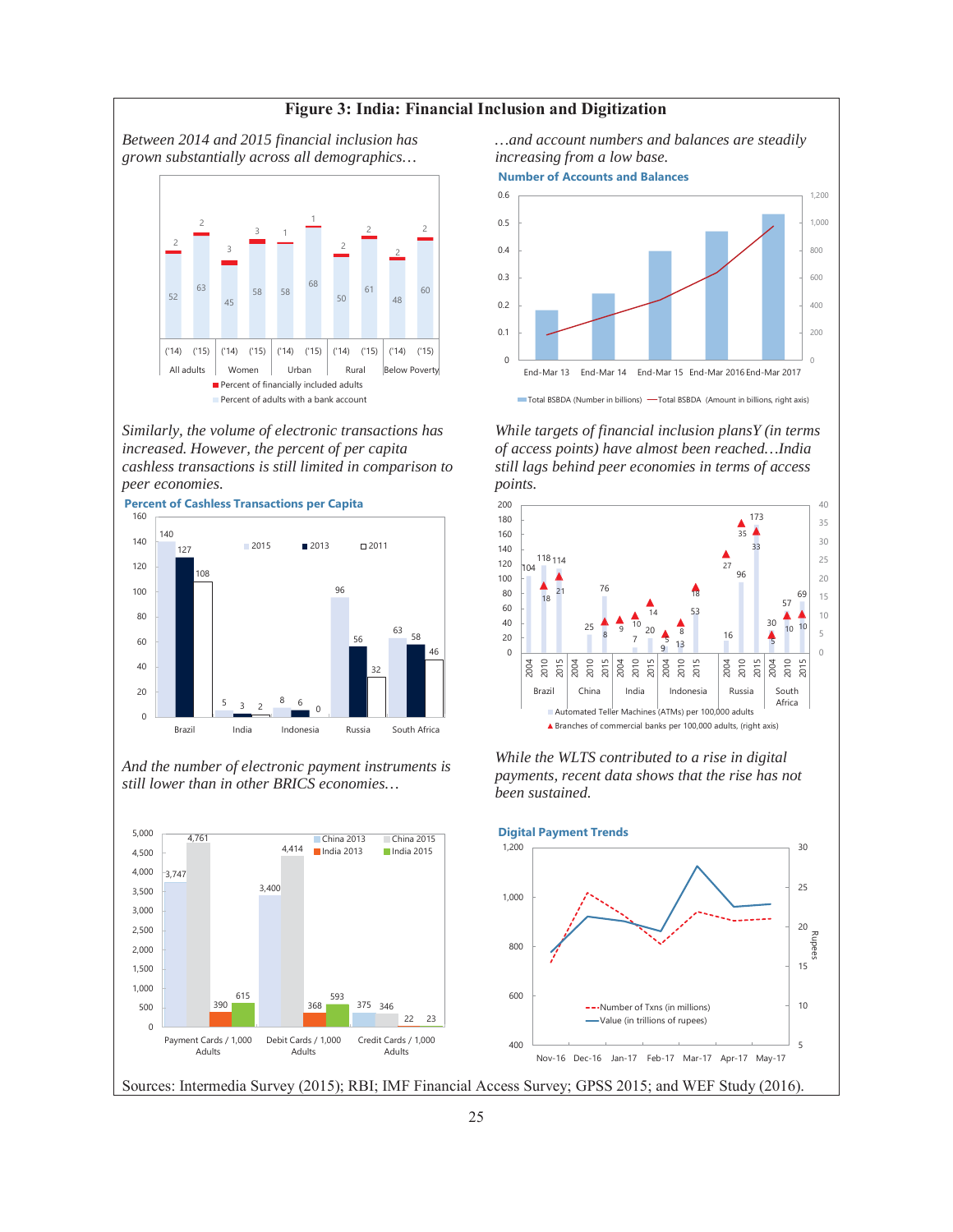

*… with leverage particularly high across the largest* 



Sources: CapitalIO: and IMF staff estimate

Note: Based on a sample of 1,826 firms. 2017 estimates reflect each firm's latest available quarter. Top firms determined based on latest total assets. Leverage is median debt-to-equity ratio in each group<br>(no firms with negative equity). Debt-at-risk is the share of debt of firms with ICR less than 1.

*…and liquidity pressures in certain sectors, including infrastructure, metals and textiles have risen.* 



*Vulnerabilities remain elevated….*

*Corporates are exposed to external shocks through external commercial borrowings (ECBs)...* 





*… but dependence on external foreign-currency funding has declined considerably.* 



Sources: Bank for International Settlements; Banks' annual reports; Bankscope; CapitalIQ; Dealogic; Reserve Bank of India; IMF, *Financial Soundness Indicators*; IMF, *Corporate Vulnerability Utility*; and IMF staff estimates.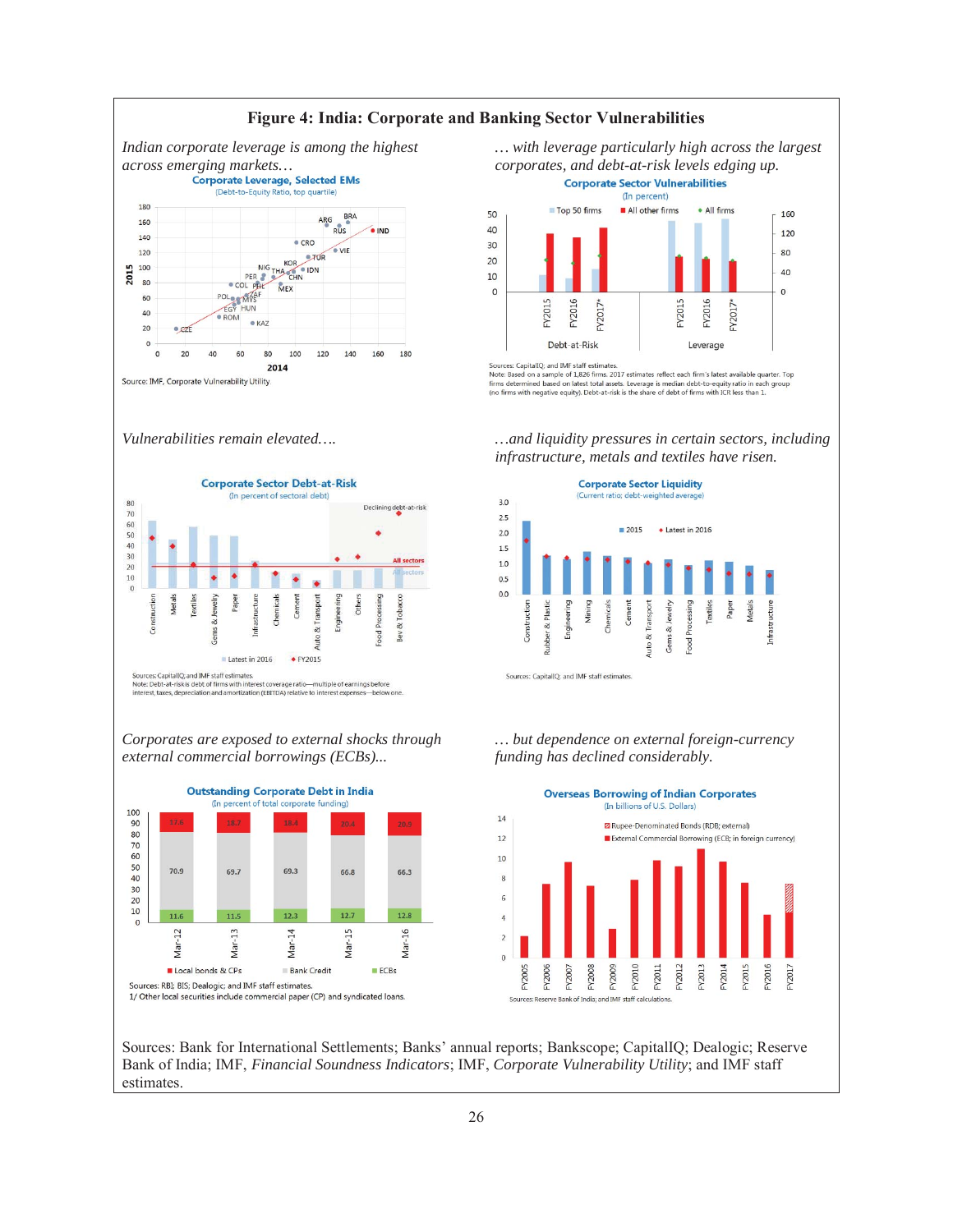

*RBI's AQR forced additional recognition of losses in PSBs...* 





Sources: Reserve Bank of India; and IMF staff estimates.











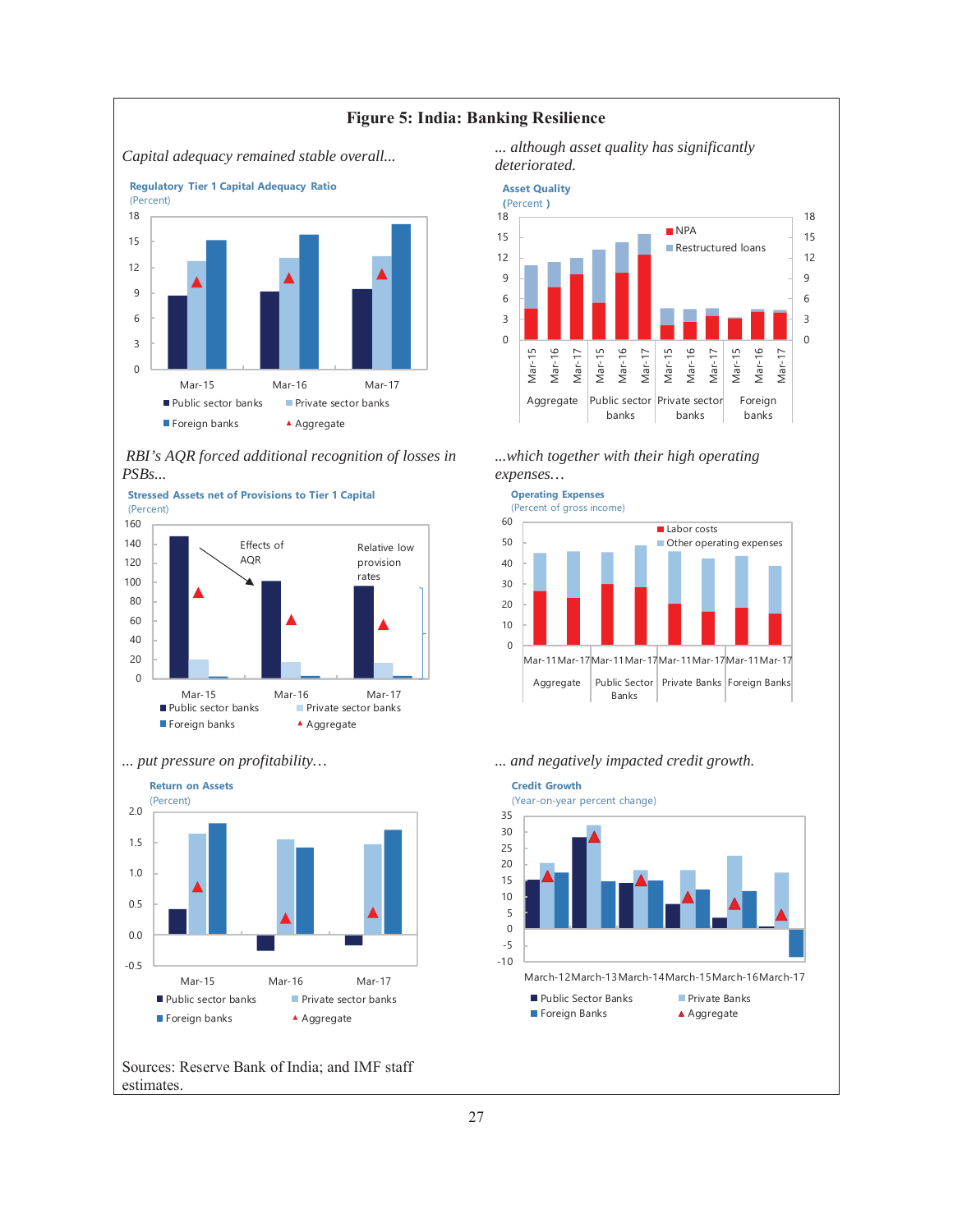



*Mutual funds trends seem to indicate high exposure to the risk of a sudden and sizable redemption ... ... and equity prices are rising strongly.*<br>to the risk of a sudden and sizable redemption ...





*... ...but profitability is modest.*  **Insurance Companies Net Rate of Return** (Percent) 0.16  $L$ ife Non-life 0.14  $0.12$  $0.1$ 0.08 0.06 0.04 0.02  $\mathbf 0$  $Mar-11$ Mar-12 Mar-13 Mar-14 Mar-15 Mar-16

*high.* 







Sources: Bloomberg; Reserve Bank of India; Insurance Regulatory and Development Authority of India and Securities Exchange Board of India. 1/ Simple average.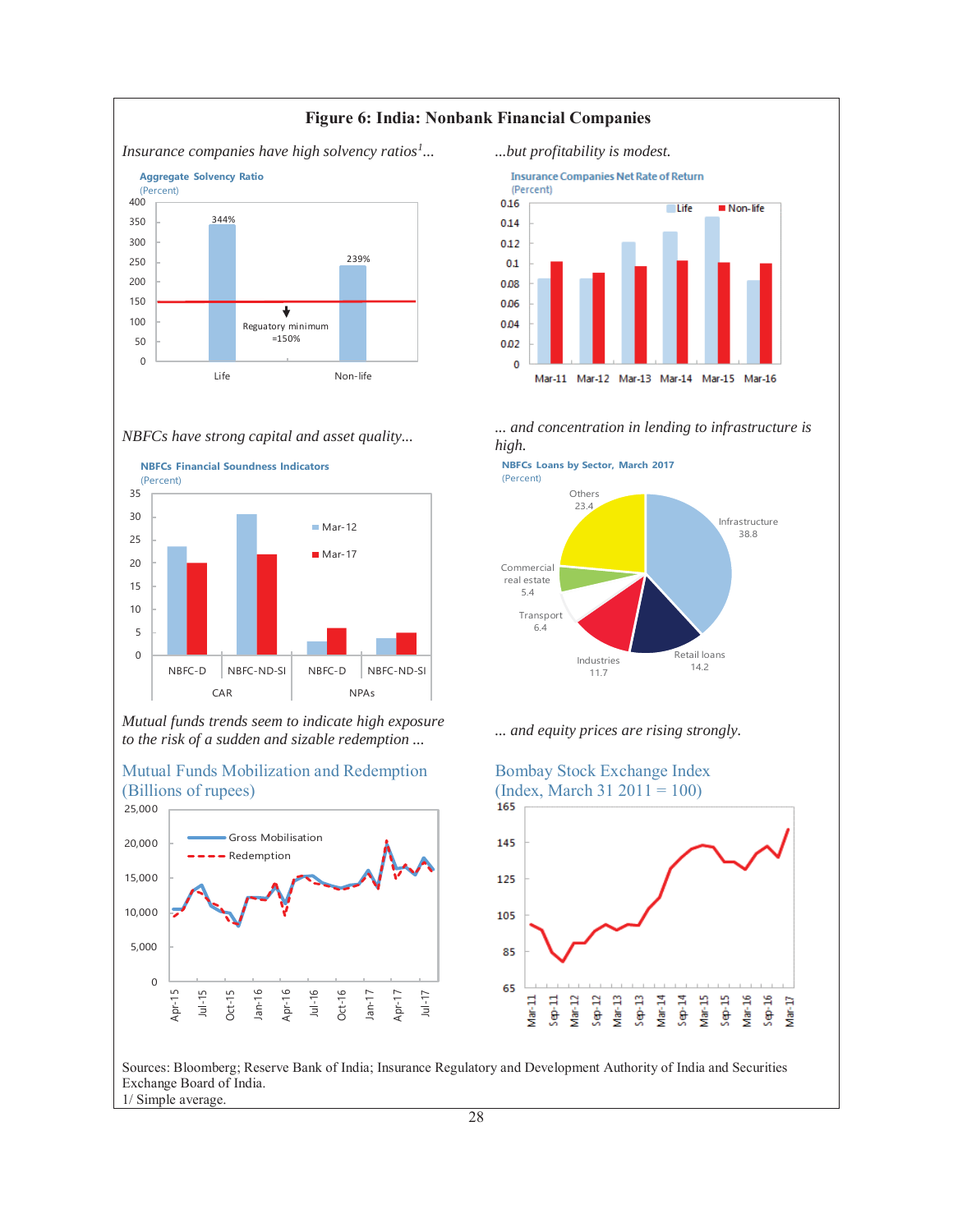#### **Table 1**. **India: Structure of the Financial System**<sup>1</sup>

|                                                     |                |         | Total assets-2010/11 |        |                | Total assets-2016/17 |                      |        |
|-----------------------------------------------------|----------------|---------|----------------------|--------|----------------|----------------------|----------------------|--------|
|                                                     | No of          | In INR  | Percent of Percent   |        | No of          | In INR               | Percent of Percent   |        |
|                                                     | institutions   |         | billion total assets | of GDP | institutions   |                      | billion total assets | of GDP |
| Total                                               | 163            | 117,107 |                      | 134.1  | 148            | 235,053              |                      | 138.5  |
| <b>Scheduled Commercial Banks</b>                   | 81             | 71.834  | 61.3                 | 82.2   | 92             | 137.469              | 58.5                 | 81.0   |
| <b>Public Sector Banks</b>                          | 26             | 52,940  | 45.2                 | 60.6   | 27             | 93,941               | 40.0                 | 55.4   |
| <b>Private Sector Banks</b>                         | 21             | 13,982  | 11.9                 | 16.0   | 21             | 35,514               | 15.1                 | 20.9   |
| Foreign Banks                                       | 34             | 4,912   | 4.2                  | 5.6    | 44             | 8,015                | 3.4                  | 4.7    |
| Regional Rural Banks                                | 82             | 2,154   | 1.8                  | 2.5    | 56             | 4.105                | 1.7                  | 2.4    |
| Local Area Banks                                    | $\overline{4}$ | 11      | 0.0                  | 0.0    | 3              | 7.8                  | 0.0                  | 0.0    |
| Cooperative Credit Institutions                     | 96,176         | 8,555   | 7.3                  | 9.8    | 95,558         | 11,660               | 5.0                  | 6.9    |
| Urban Cooperative Banks                             | 1,645          | 2,733   | 2.3                  | 3.1    | 1,645          | 2,718                | 1.2                  | 1.6    |
| Rural Cooperative Credit Institutions               | 94,531         | 5,822   | 5.0                  | 6.7    | 93,913         | 8,942                | 3.8                  | 5.3    |
| Non-banking Financial Companies                     | 12409          | 6,689   | 5.7                  | 7.7    | 11,523         | 19,614               | 8.3                  | 11.6   |
| Deposit-taking NBFCs                                | 297            | 1,054   | 0.9                  | 1.2    | 178            | 2,715                | 1.2                  | 1.6    |
| Non-Deposit taking NBFCs                            | 12112          | 5,635   | 4.8                  | 6.5    | 11,345         | 16,899               | 7.2                  | 10.0   |
| o/w: Nondeposit taking NBFCs systemically important | 319            | 5,635   | 4.8                  | 6.5    | 220            | 16,888               | 7.2                  | 10.0   |
| <b>Other Financial Institutions</b>                 | 5              | 2,469   | 2.1                  | 2.8    | $\overline{4}$ | 5,613                | 2.4                  | 3.3    |
| Standalone Primary dealers                          | 20             | 103     | 0.1                  | 0.1    | $\overline{7}$ | 311.6                | 0.1                  | 0.2    |
| <b>Insurance Companies</b>                          | 49             | 15,126  | 12.9                 | 17.3   | 55             | 30,760               | 13.1                 | 18.1   |
| Non-life Insurance                                  | 24             | 627     | 0.5                  | 0.7    | 29             | 1,823                | 0.8                  | 1.1    |
| Life-Insurance                                      | 24             | 14,301  | 12.2                 | 16.4   | 24             | 28,542               | 12.1                 | 16.8   |
| Reinsurance                                         | $\mathbf{1}$   | 198     | 0.2                  | 0.2    | 2              | 394.5                | 0.2                  | 0.2    |
| Provident and Pension Fund                          |                | 4,243   | 3.6                  | 4.9    | 8              | 7,966                | 4.0                  | 4.7    |
| Mutual Funds                                        | 51             | 5,922   | 5.1                  | 6.8    | 45             | 17,546               | 7.5                  | 10.3   |

Sources: Reserve Bank of India; Insurance Regulatory and Development Authority of India, Securities and Exchange Board of India; IMF World Economic Outlook; and IMF staff calculations.

1/ Other Financial Institutions includes development banks (National Bank for Agriculture and Rural Development, Exim Bank, National Housing Bank, and Small Industries Development Bank of India).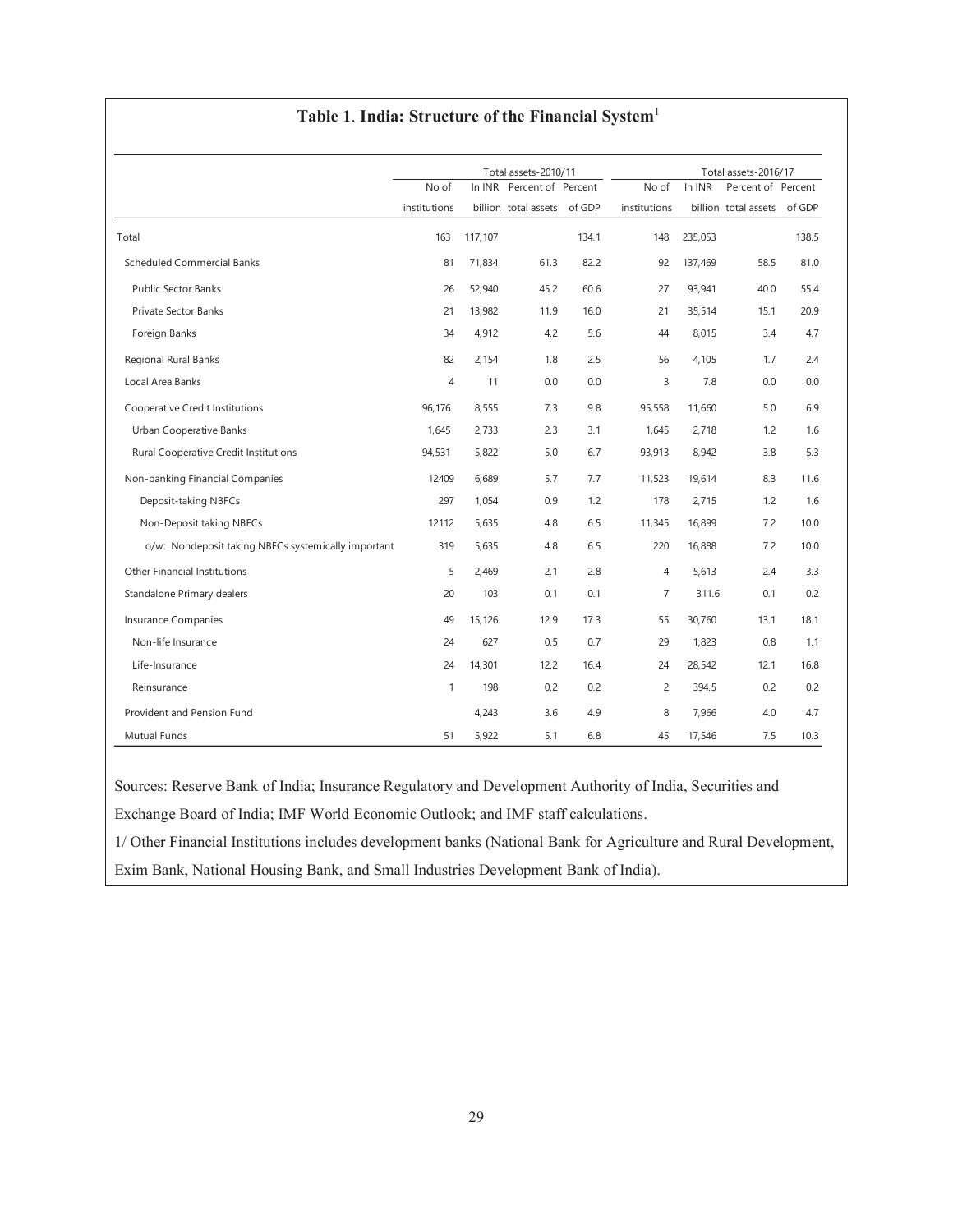#### **Table 2. India: Banking Sector Financial Soundness Indicators**

(Percent unless otherwise indicated)

|                                                            | Mar-11 |        |        | Mar-12 Mar-13 Mar-14 Mar-15 Mar-16 Mar-17 |         |         |        |
|------------------------------------------------------------|--------|--------|--------|-------------------------------------------|---------|---------|--------|
| <b>Capital Adequacy</b>                                    |        |        |        |                                           |         |         |        |
| Regulatory capital to risk-weighted assets                 | 14.2   | 14.2   | 13.9   | 13.0                                      | 12.9    | 13.3    | 13.7   |
| Regulatory Tier I capital to risk-weighted assets          | 10.0   | 10.4   | 10.3   | 10.1                                      | 10.3    | 10.8    | 11.3   |
| Common Equity capital to risk-weighted assets              |        |        |        | 9.9                                       | 10.0    | 10.5    | 10.5   |
| Leverage ratio (Tier 1 to total assets)                    | 7.0    | 7.3    | 7.5    | 7.1                                       | 7.6     | $8.0\,$ | 7.9    |
| Leverage ratio (regulatory capital to total assets)        | 9.9    | 10.0   | 10.1   | 9.2                                       | 9.5     | 9.9     | 9.5    |
| Risk weighted assets (in INR billion)                      | 47,249 | 54,621 | 63,966 | 70,649                                    | 80,344  | 87,466  | 91,159 |
| <b>Asset Quality</b>                                       |        |        |        |                                           |         |         |        |
| Nonperforming loans to gross total loans                   | 2.4    | 2.9    | 3.4    | 4.1                                       | 4.6     | 7.8     | 9.6    |
| Nonperforming loans net of provisions to Tier I capital    | 8.4    | 11.0   | 13.7   | 19.1                                      | 26.8    | 34.3    | 38.9   |
| Provisions to nonperforming loans                          | 52.4   | 56.3   | 45.9   | 42.7                                      | 42.5    | 41.0    | 44.0   |
| Large exposures to capital (TE) (in percent)               |        |        |        |                                           | 926     | 841     | 787    |
| Related party loans to capital                             | 0.6    | 0.7    | 0.4    | $0.8\,$                                   | $0.8\,$ | 0.3     | 0.9    |
| Restructured loans to total loans                          | 3.5    | 4.5    | 5.6    | 5.7                                       | 6.3     | 3.6     | 2.5    |
| <b>Earnings and Profitability</b>                          |        |        |        |                                           |         |         |        |
| ROAA (annualized)                                          | 1.1    | 1.1    | 1.0    | $0.8\,$                                   | $0.8\,$ | 0.3     | 0.4    |
| ROAE (annualized)                                          | 13.6   | 13.4   | 12.9   | 9.5                                       | 9.3     | 3.2     | 4.4    |
| Net interest income to gross income                        | 22.2   | 19.1   | 18.0   | 17.8                                      | 12.5    | 12.8    | 13.2   |
| Noninterest expenses to gross income                       | 14.4   | 11.9   | 11.6   | 12.0                                      | 8.6     | 9.0     | 9.7    |
| Personnel expenses to noninterest expenses                 | 59.4   | 57.2   | 56.1   | 55.7                                      | 54.7    | 53.1    | 51.7   |
| Trading and fee income to total income                     | 7.2    | 5.9    | 5.7    | 5.8                                       | 3.9     | 3.9     | 4.6    |
| Liquidity                                                  |        |        |        |                                           |         |         |        |
| Liquid assets to total assets                              | 15.2   | 14.0   | 14.8   | 13.5                                      | 13.6    | 13.1    | 20.5   |
| Liquid asset to total short-term liabilities               | 39.2   | 36.9   | 42.4   | 37.8                                      | 43.4    | 41.6    |        |
| Liquidity coverage ratio                                   |        |        |        |                                           | 96.3    | 98.7    | 125.0  |
| Customer deposits to total (noninterbank) loans            | 131.3  | 127.9  | 127.1  | 127.0                                     | 126.7   | 127.1   | 136.4  |
| <b>Sensitivity to market risk</b>                          |        |        |        |                                           |         |         |        |
| Net open positions in foreign exchange to capital          | 0.5    | 0.5    | 0.3    | 0.3                                       | 0.2     | 0.2     | 0.2    |
| Net open positions in foreign exchange to tier I capital   | 0.7    | 0.6    | 0.5    | 0.4                                       | 0.3     | 0.3     | 0.3    |
| Net position in equities as a percentage of tier I capital |        |        |        | $2.0\,$                                   | 2.3     | 2.4     | 2.6    |
| Source: Reserve Bank of India.                             |        |        |        |                                           |         |         |        |